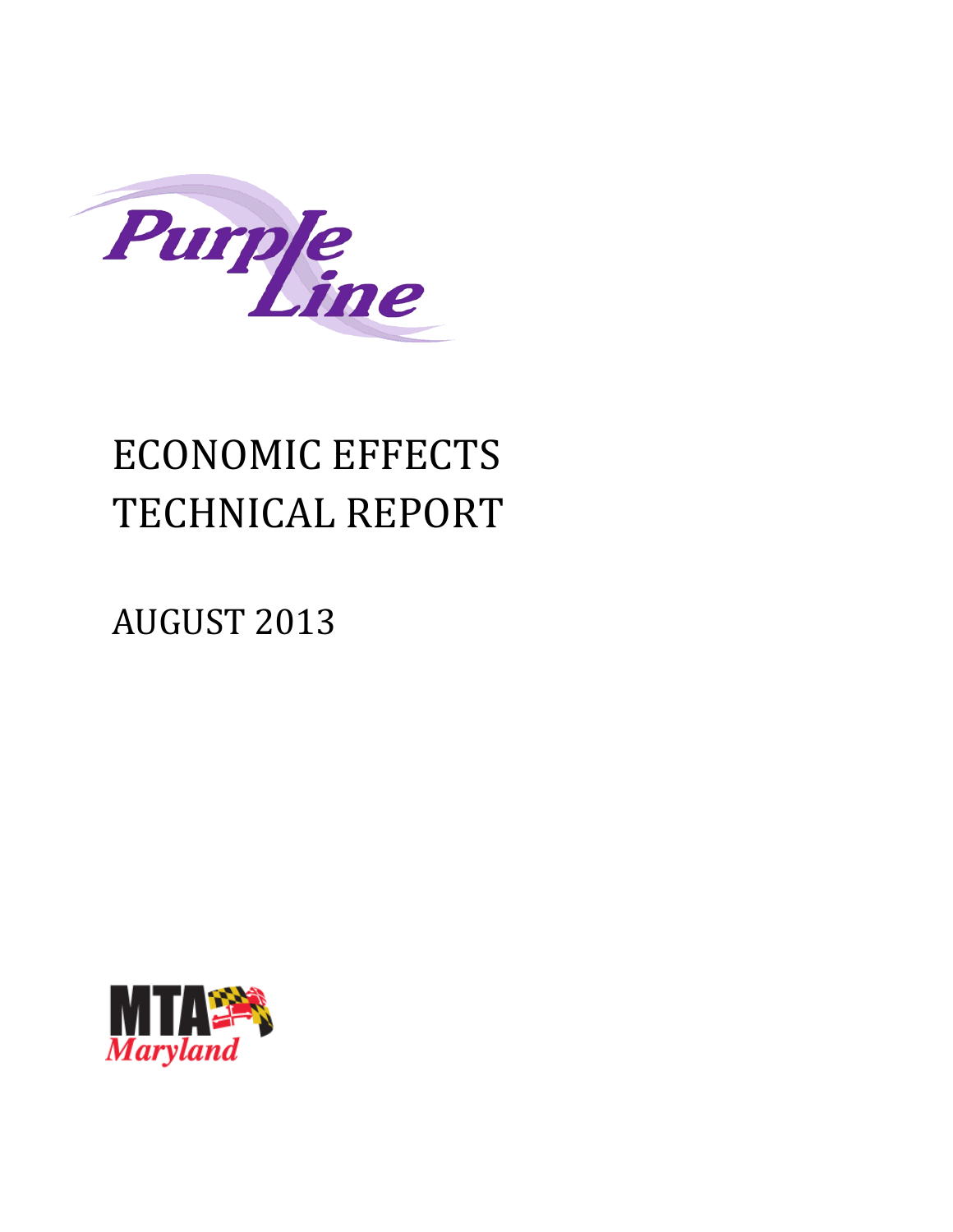#### **Table of Contents**

| 1. |       |                                                                                         |  |
|----|-------|-----------------------------------------------------------------------------------------|--|
|    | 1.1   |                                                                                         |  |
|    | 1.2   |                                                                                         |  |
|    | 1.2.1 |                                                                                         |  |
|    | 1.2.2 |                                                                                         |  |
| 2. |       |                                                                                         |  |
| 3. |       |                                                                                         |  |
|    | 3.1   |                                                                                         |  |
|    | 3.2   |                                                                                         |  |
|    | 3.2.1 |                                                                                         |  |
|    | 3.3   |                                                                                         |  |
|    | 3.3.1 |                                                                                         |  |
|    | 3.3.2 |                                                                                         |  |
|    | 3.3.3 |                                                                                         |  |
|    | 3.3.4 |                                                                                         |  |
|    | 3.4   |                                                                                         |  |
|    | 3.4.1 |                                                                                         |  |
|    | 3.4.2 |                                                                                         |  |
|    | 3.5   |                                                                                         |  |
| 4. |       |                                                                                         |  |
|    | 4.1   |                                                                                         |  |
|    | 4.1.1 | Employment, Earnings and Output Effects from Operations and Maintenance Expenditures 18 |  |
|    | 4.1.2 |                                                                                         |  |
|    | 4.1.3 |                                                                                         |  |
|    | 4.1.4 |                                                                                         |  |
|    | 4.2   |                                                                                         |  |
|    | 4.2.1 |                                                                                         |  |
|    | 4.2.2 |                                                                                         |  |
|    | 4.2.3 |                                                                                         |  |
| 5. |       |                                                                                         |  |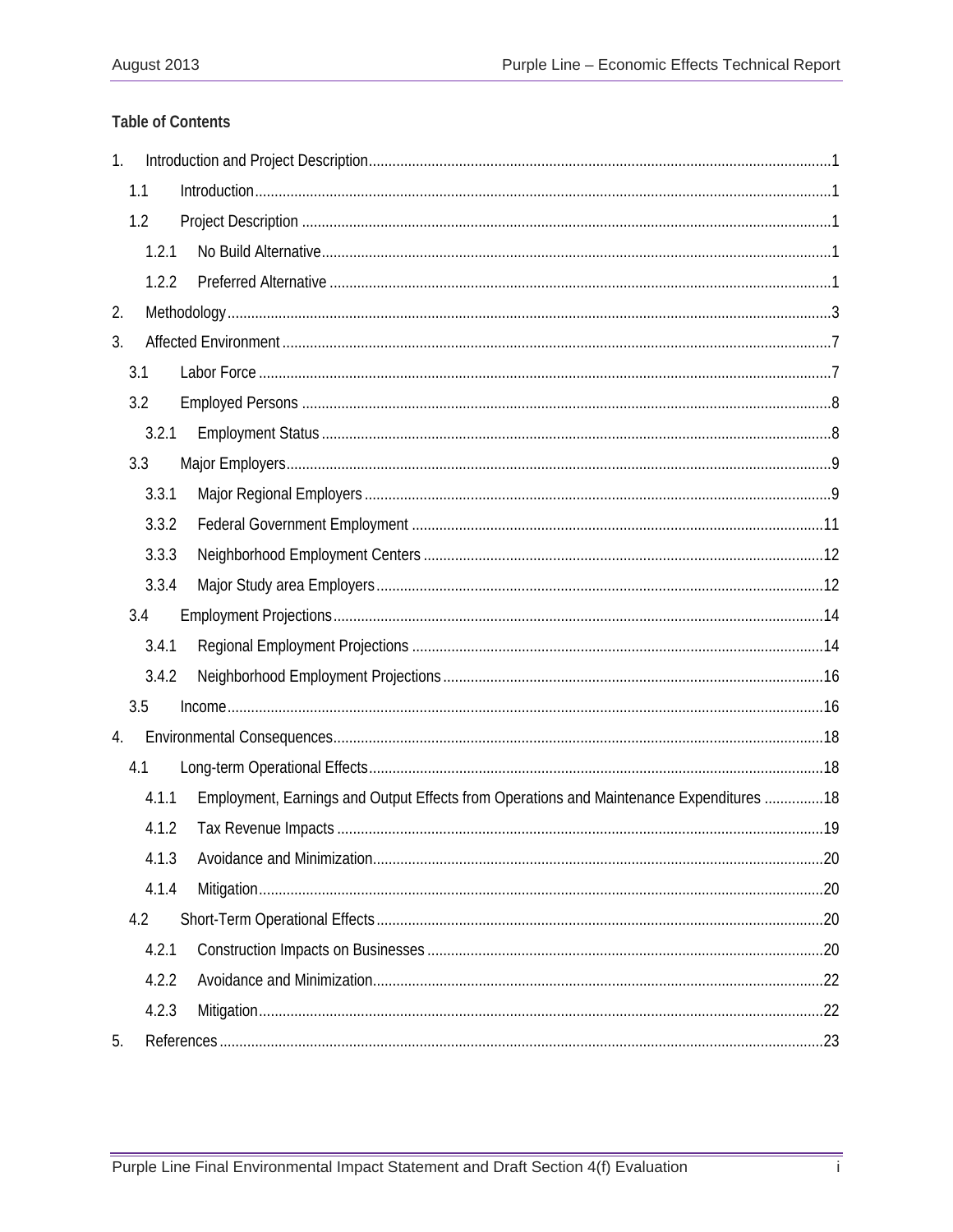### **Appendices**

### **List of Figures**

#### **List of Tables**

| Table 10. Employment Projections by Employment Category and Geographic Area, 2010-2040 15                        |  |
|------------------------------------------------------------------------------------------------------------------|--|
|                                                                                                                  |  |
| Table 12. Regional Operations and Maintenance Jobs, Earnings, and Output Created by the Preferred Alternative 19 |  |
|                                                                                                                  |  |
|                                                                                                                  |  |
| Table 15. Regional Jobs, Earnings, and Output Created by Capital Expenditures of the Preferred Alternative 22    |  |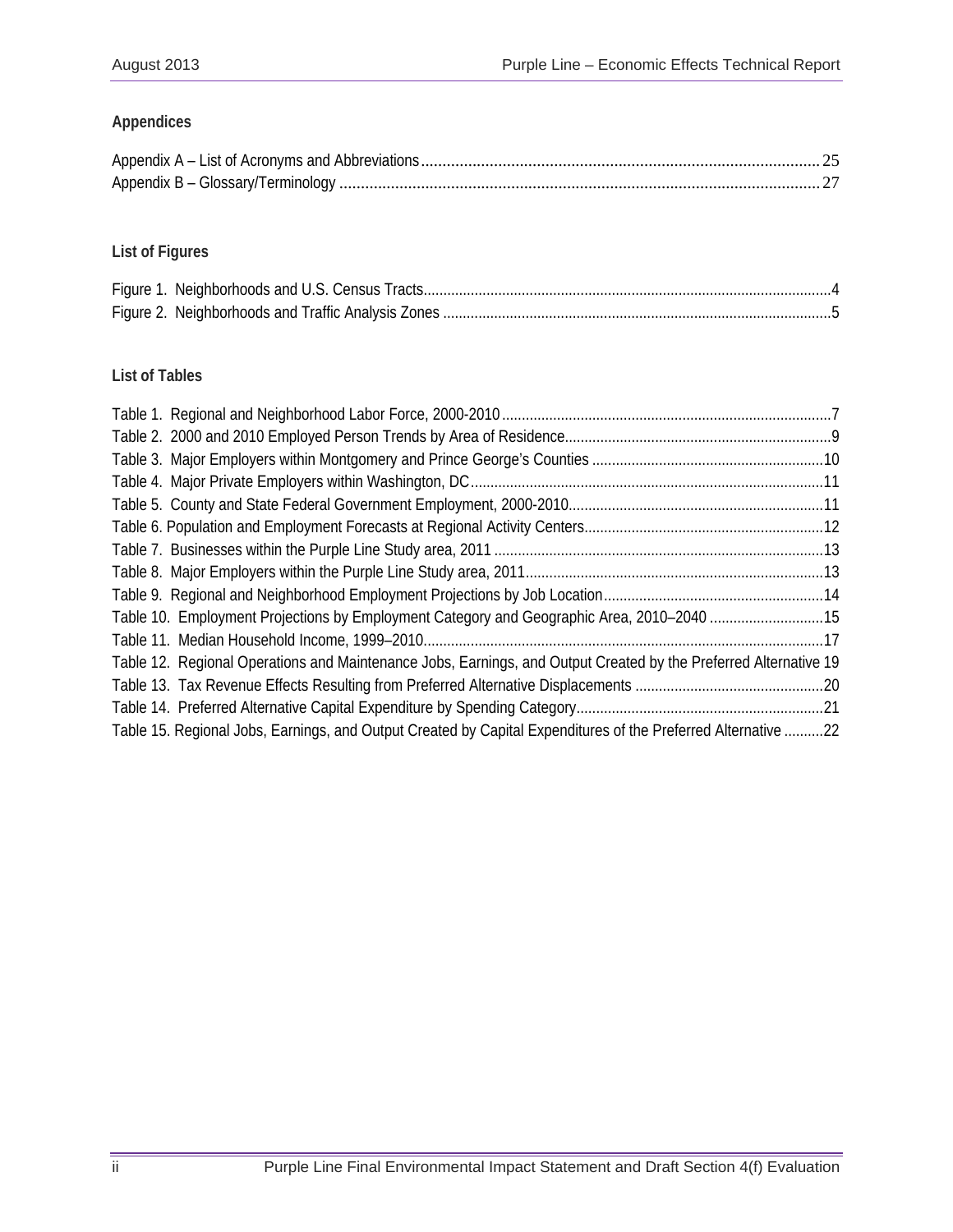## **1. Introduction and Project Description**

## 1.1 Introduction

The purpose of this Economic Effects Technical Report is to document current and projected economic conditions in the region, study area neighborhoods, and project corridor, as well as to assess the potential effects of the proposed Purple Line on the regional and local businesses, employment levels, and tax revenue.

## 1.2 Project Description

The Purple Line is a proposed 16.2-mile transit line located north and northeast of Washington DC, inside the circumferential I-95/I-495 Capital Beltway. The Purple Line would extend between Bethesda in Montgomery County and New Carrollton in Prince George's County. The "Purple Line corridor" includes five major activity centers: Bethesda, Silver Spring, Takoma/Langley Park, College Park, and New Carrollton.

The purposes of the Purple Line project are the following:

- Provide faster, more direct, and more reliable east-west transit service connecting the major activity centers in the Purple Line corridor at Bethesda, Silver Spring, Takoma/Langley Park, College Park, and New Carrollton,
- Provide better connections to Metrorail services located in the corridor, and
- Improve connectivity to the communities in the corridor located between the Metrorail lines.

There are two Alternatives discussed herein: the No Build Alternative and the Preferred Alternative.

### 1.2.1 No Build Alternative

The No Build Alternative represents the future conditions of transportation facilities and services in 2040 in the corridor if the Purple Line were not built. The No Build Alternative includes the existing highway network and transit service, plus those transportation projects listed within the Purple Line corridor for which funding sources have been identified and have been included in the National Capital Region Transportation Planning Board's (TPB) *Financially Constrained Long-Range Transportation Plan* (CLRP) for implementation by 2040. The No Build Alternative provides the basis against which the Preferred Alternative is compared.

## 1.2.2 Preferred Alternative

The Preferred Alternative would be at grade except for one short tunnel section and three sections elevated on structures. The Preferred Alternative would operate mainly in dedicated or exclusive lanes, providing fast, reliable transit operations.

The following 21 stations are planned for the Preferred Alternative:

- Bethesda
- Chevy Chase Lake
- Lyttonsville
- Woodside/ $16^{th}$  Street
- Silver Spring Transit Center
- Silver Spring Library
- Dale Drive
- Manchester Place
- Riggs Road
- Adelphi Road/West Campus
- UM Campus Center
- East Campus
- College Park
- M Square
- Riverdale Park
- Beacon Heights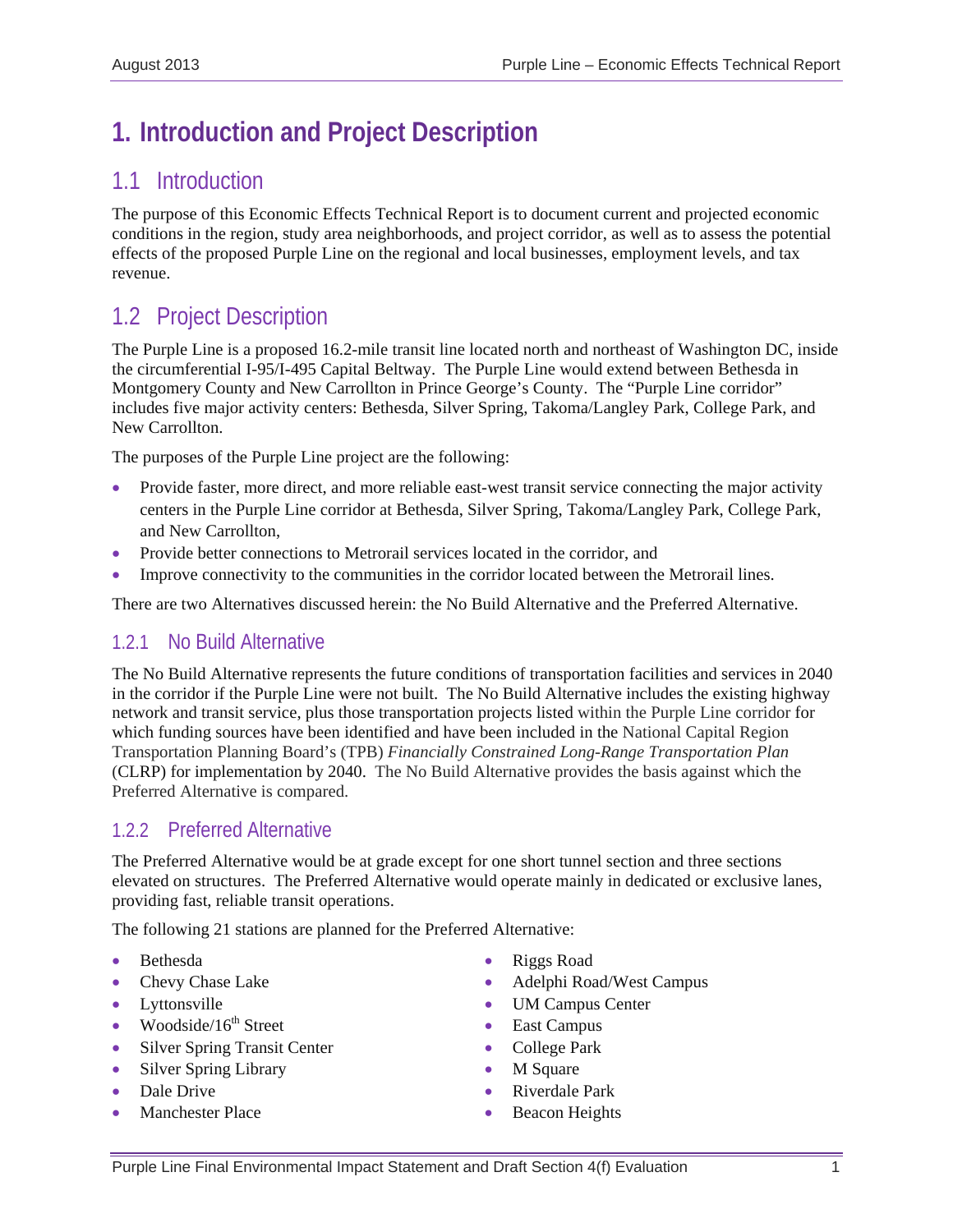- Long Branch
- Piney Branch Road
- Takoma/Langley Transit Center
- Annapolis Road/Glenridge
- New Carrollton

Stations would include ticket vending machines, weather shelters for passengers, lighting, wayfinding and informational signage, trash receptacles, seating, and security equipment such as emergency telephones and closed circuit television cameras. Most riders would walk to the stations or transfer from other transit services. Access plans for each station have been developed to enhance pedestrian and transit access for nearby communities. The stations would have either side or center platforms depending on the site characteristics and space availability.

Two storage and maintenance facilities are proposed: one at Lyttonsville in Montgomery County and the other at Glenridge in Prince George's County. Additionally, traction power substations, used to convert electric power to appropriate voltage and type to power the light rail vehicles, would be required approximately every mile.

As part of the Preferred Alternative the permanent Capital Crescent Trail would be constructed within the Georgetown Branch right-of-way for a distance of 3.3 miles between Bethesda and the CSXT Metropolitan Branch. At the junction with the CSXT the trail is planned to continue on the north side of the CSXT corridor to the SSTC. The permanent Capital Crescent Trail would replace the existing Georgetown Branch Interim Trail which currently extends from Bethesda to Stewart Avenue within the Georgetown Branch right-of-way. The completion of the trail along the CSXT corridor is contingent on agreement with CSXT on the use of their property on the north side of the CSXT tracks for the trail. If agreement is not reached by the time the Purple Line construction occurs, MTA would construct the trail from Bethesda to Talbot Avenue. From Talbot Avenue to Silver Spring an interim signed bike route on local streets would be used. MTA will plan, design, and construct the permanent Capital Crescent Trail between Bethesda and Silver Spring concurrently with the Purple Line. The Capital Crescent Trail will be owned and operated by Montgomery County, which will be responsible for providing the funds to construct it.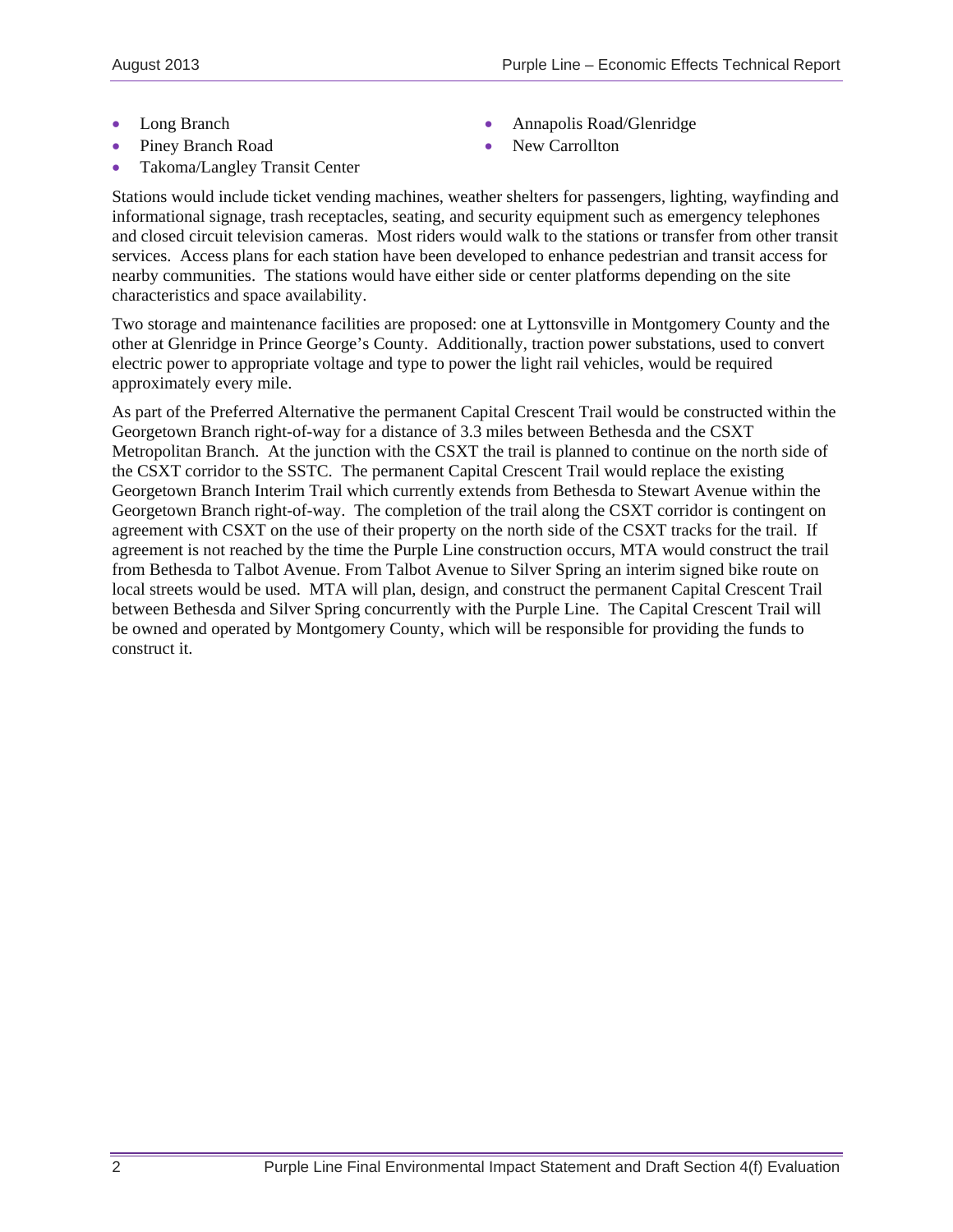## **2. Methodology**

The study area for economics includes all census tracts within 500 feet of the Preferred Alternative alignment or within 1/2 mile around a station location. The study area was divided into 16 neighborhoods by clustering census tracts that encompass loosely defined existing communities, as shown on Figure 1. For some of the analyses, as well as for comparison purposes, larger areas were examined to reflect the fact that the study area is part of a larger integrated economic region. Effects are presented qualitatively at the neighborhood level and quantitatively at the regional level, which includes Montgomery County, Prince George's County, and Washington, DC.

Primary data sources for the economic analyses included the following:

- *Bureau of Labor Statistics*: Regional and state employment and unemployment statistics database, 2010-2012 annual averages.
- *District of Columbia Department of Employment Services*: Washington Metropolitan Statistical Area employment projections by industry and occupation for 2008-2018, major employers in Washington, DC
- *Dun and Bradstreet Selectory, Inc.*: Commercial database of businesses in Prince George's and Montgomery Counties and Washington, DC
- *Maryland Department of Business and Economic Development*: Major employers in Prince George's and Montgomery Counties.
- *Maryland Department of Labor, Licensing and Regulation*: 2010 annual average statistics on civilian labor force, employment and unemployment in Maryland, by place of residence.
- *Metropolitan Washington Council of Governments:* Future employment projections for the Washington region through the Cooperative Forecasting Program (Round 8.0, revised for 2011).
- *U.S. Census Bureau, 2000 Census*: Decennial census conducted to record information on demographic, social, economic, and housing conditions of the U.S. population.
- *U.S. Census Bureau, 2006-2010 American Community Survey 5-Yr Estimates*: Nationwide annual survey conducted to record information on demographic, social, economic, and housing conditions of the U.S. population. 5-year estimates are the data provided for geographic areas smaller than 20,000 persons.

Primary data sources were supplemented as necessary with additional data collection, field verification, aerial mapping, and coordination. To categorize existing economic conditions, trends in the labor force, employment and unemployment, major employers, and income were measured. Regional economic trends and potential effects were measured at the county and/or state level. Study area economic trends and potential effects were identified at the census tract geographic level. To categorize the Purple Line study area business community, information was collected from the Dun and Bradstreet Selectory commercial business database (2011) and corroborated through field verification and stakeholder coordination.

To identify potential future labor force trends, data was obtained from the Cooperative Forecasting program administered by the MWCOG. The program publishes series of forecasts, or "Rounds," which provide land use activity forecasts of employment, population, and households by five year increments, typically covering a 20- to 30-year timeframe.

Neighborhood data was compiled using traffic analysis zones (TAZs), the geographical boundaries used within the MWCOG employment model. Figure 2 shows the TAZ boundaries.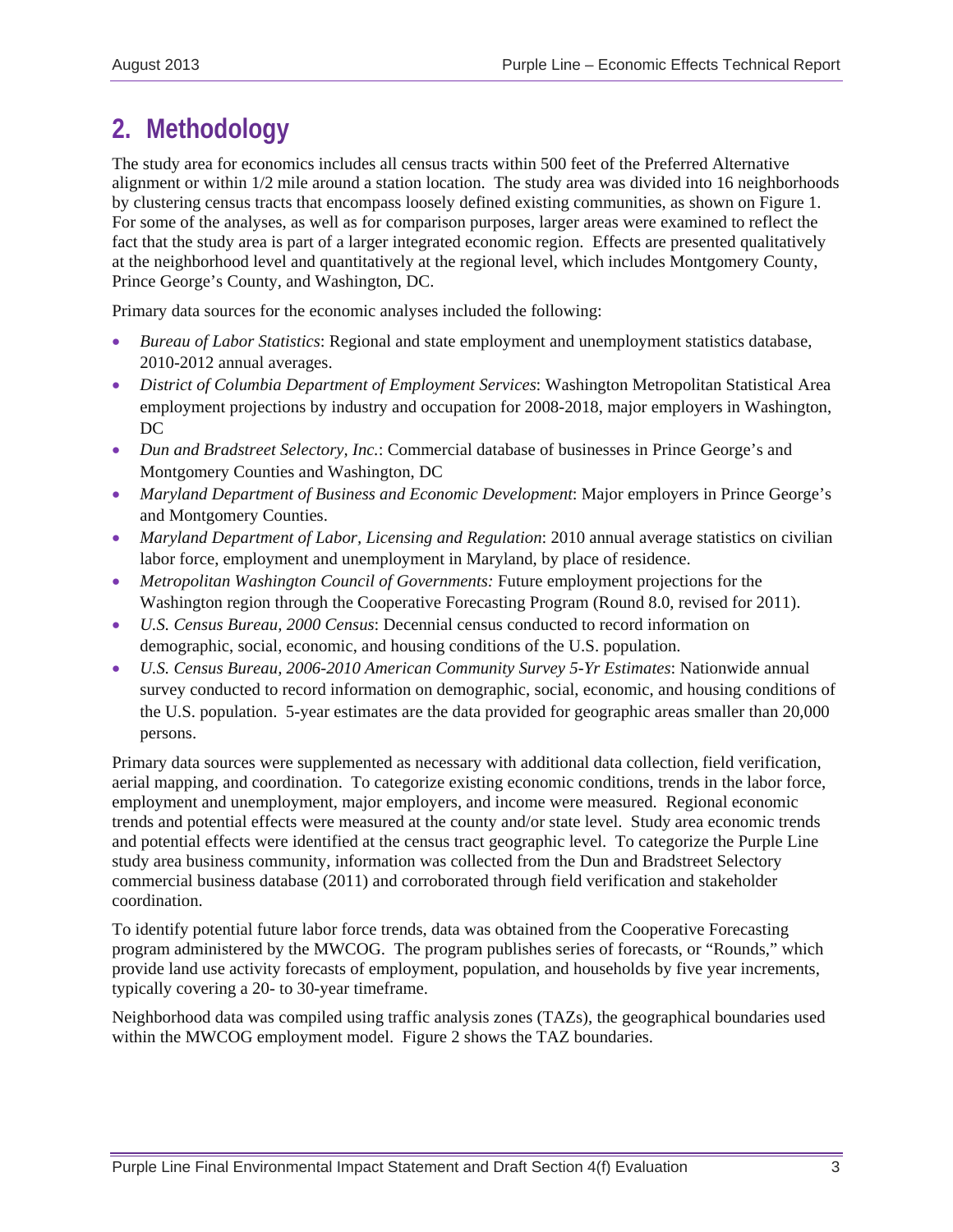



Purple Line Final Environmental Impact Statement and Draft Section 4(f) Evaluation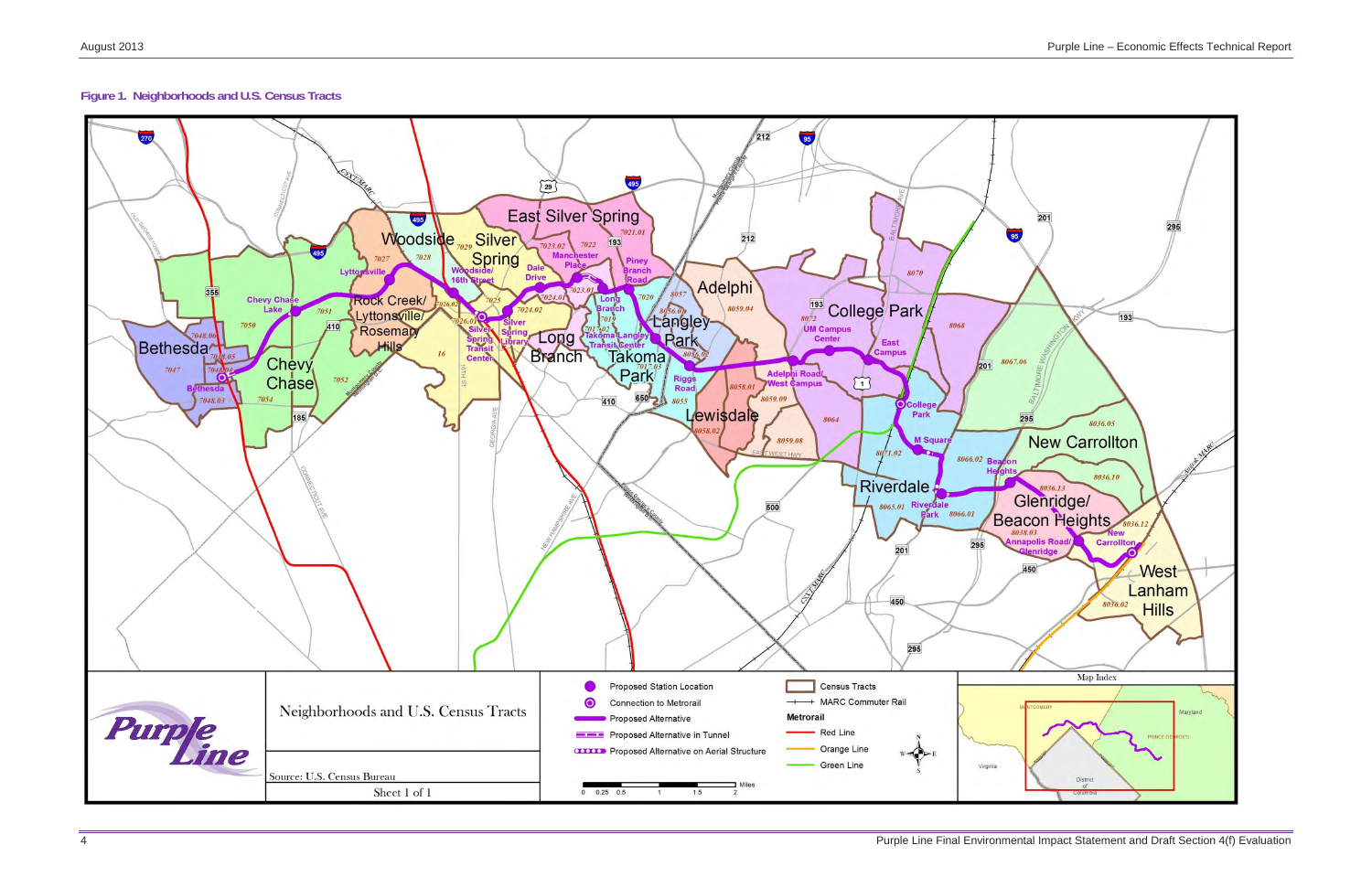#### **Figure 2. Neighborhoods and Traffic Analysis Zones**

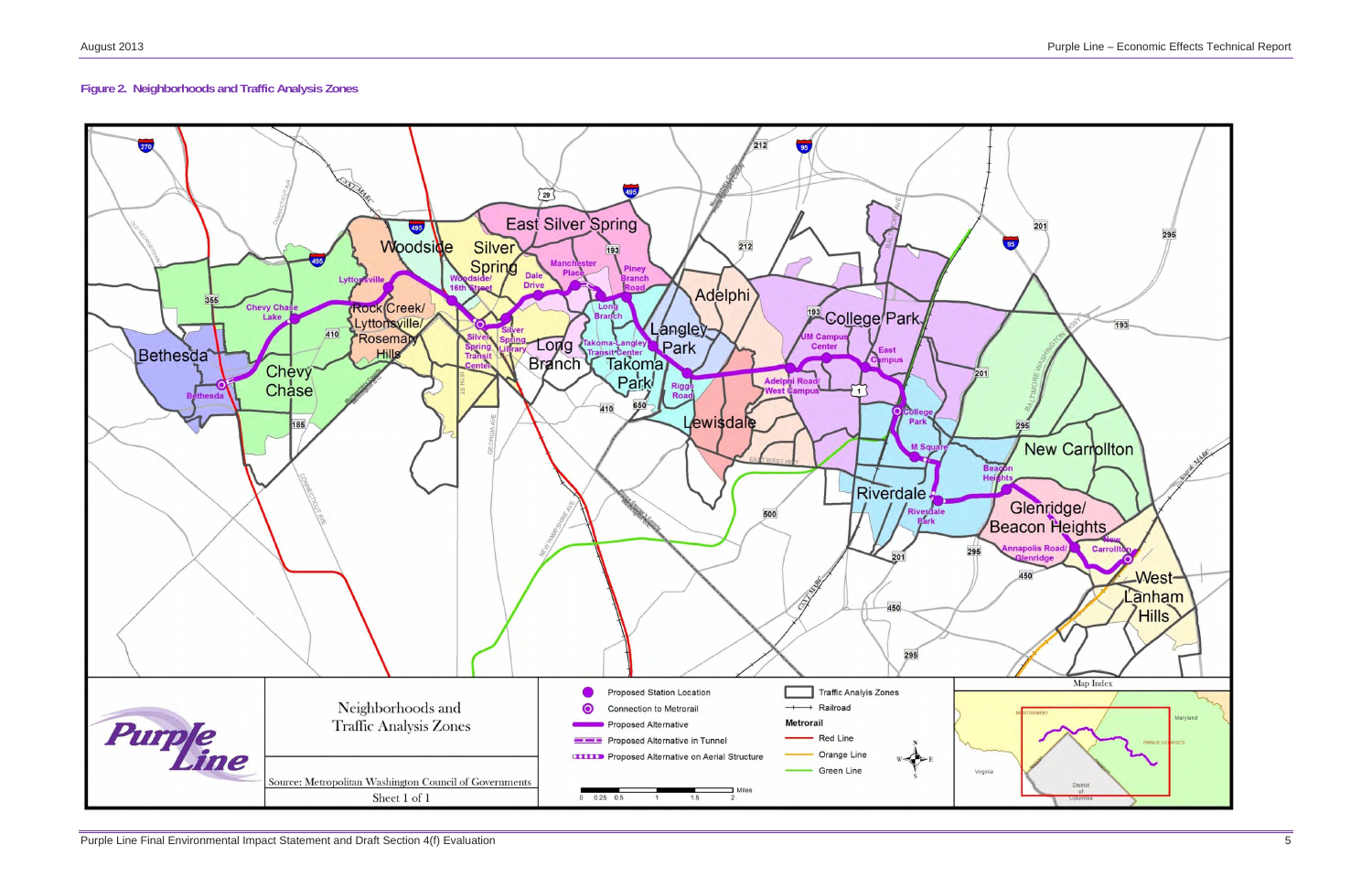As shown, the boundaries are highly similar. Therefore, it was considered methodologically appropriate to present future employment data using TAZ boundaries. However, no quantitative comparisons were drawn between disparate data sources.

The following analyses were performed to understand the project-related economic effects:

**Job Creation and Earnings Impact**—the effects of operations and maintenance spending (long-term) and construction expenditures (short-term) on employment, earnings, and output (a measure of economic activity, representing the annual dollar value of all goods and services produced) were estimated using regional multipliers (Regional Input-Output Modeling System, also known as RIMS II) from the U.S. Department of Commerce, Bureau of Economic Analysis (BEA).

The regional multipliers cover Washington, DC, and Montgomery and Prince George's Counties. Type II multipliers for 2008 (Regional Input-Output Modeling System or RIMS II) from the U.S. Department of Commerce, Bureau of Economic Analysis (BEA), which include direct, indirect, and induced impacts, were used. These multipliers measure the total change in employment, earnings, and output that results from an incremental change to a particular industry.

Direct effects would result from construction and operation expenditures. Direct effects include spending and employment in construction; employment related to the production of the goods and materials for the project; design, engineering, and architectural services employment; and employment generated to operate and maintain the Purple Line transit system.

Indirect and induced effects would result from the "multiplier effect" of these expenditures in the national, regional, and study area neighborhood economies. Indirect effects would occur when the direct investment in capital purchases (e.g., transitway and station construction materials) and direct purchases for ongoing operations (e.g., power, parts and other materials) generate sales and supporting jobs in supplier industries. Induced effects would result when the earnings of construction workers and public transportation operations workers, as well as growth in earnings at suppliers, lead to further sales for businesses that provide consumer goods and services.

Economic effects from capital investment were estimated separately from operations and maintenance effects.

Capital investment can be defined as: (1) development of facilities –including project design and construction of stations, maintenance yard and shops, and right-of-way routes, and (2) purchases of equipment – vehicles and supporting control and operations equipment. Capital investment effects would be one-time impacts that last for the duration of construction. The effect of capital investments are discussed in Section 4.2. Short-term Construction Effects.

Operations and maintenance expenditures, including rail service, maintenance activities, and administration, would result in recurring economic effects. These economic effects are measured in dollars (output and earnings) or number of jobs (employment). One job is defined as a job for one person of one year's duration. A job that lasts five years would be defined as five person-year jobs. The effect of operations and maintenance expenditures are discussed in Section 4.1. Long-term Operational Effects.

**Tax Revenue**—the effect of proposed displacements associated with the Preferred Alternative and the subsequent projected change in tax revenue were quantified using the 2011-2012 real property tax rates for Montgomery and Prince George's Counties.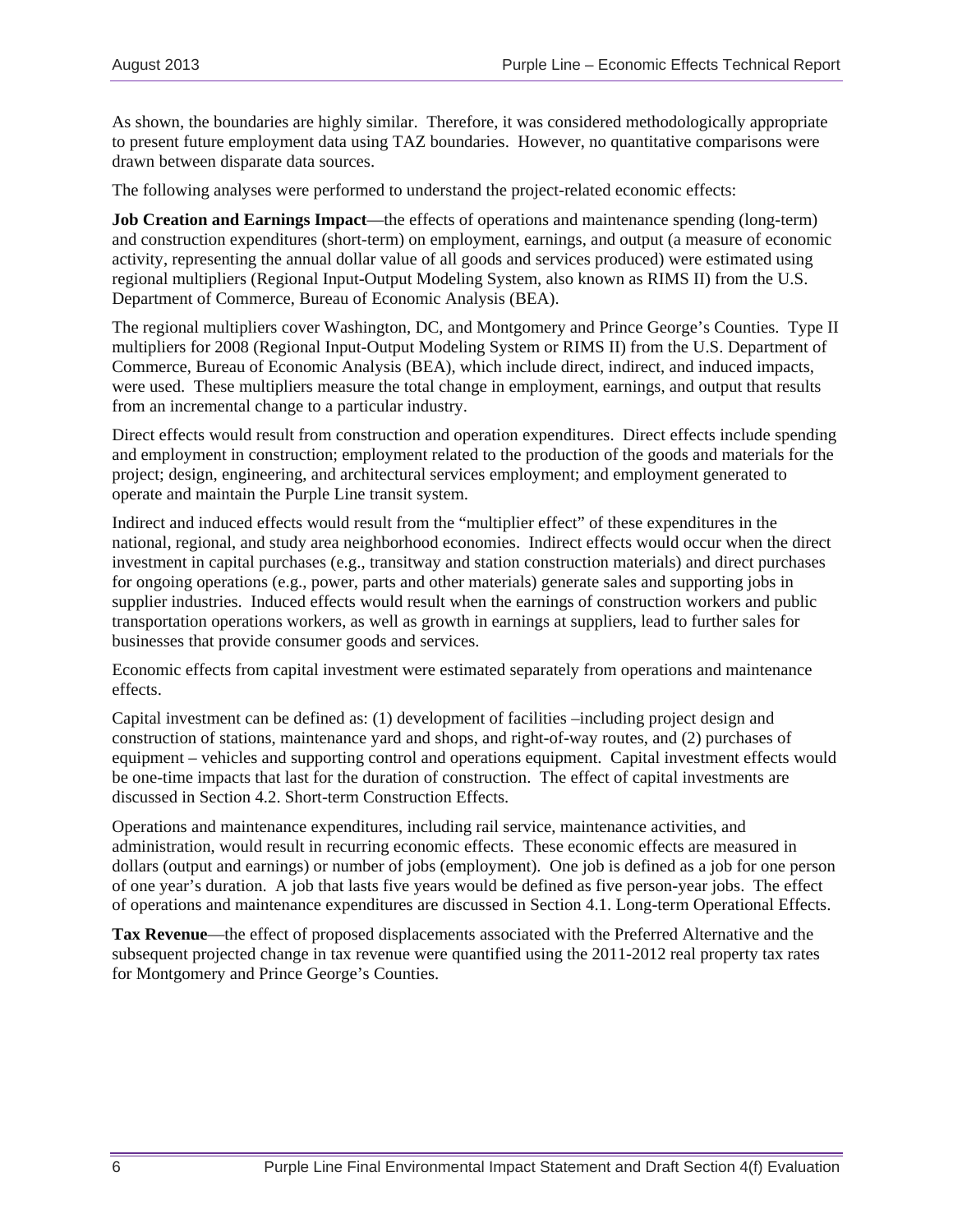## **3. Affected Environment**

The following is a description of the labor force, current and future employment, and income characteristics within the region and study area neighborhoods. A description of businesses within the project study area is also provided.

## 3.1 Labor Force

The labor force is composed of the population 16 years or older who are employed or searching for work. In 2010, there were more than three million people in the labor force in Maryland, which was a 13 percent increase over the 2000 labor force (see Table 1). Between 2000 and 2010, the labor force in Montgomery and Prince George's Counties grew at a similar pace to the state of Maryland. The labor force in Washington, DC grew at a slightly slower pace. In 2010, Montgomery and Prince George's Counties accounted for 17 and 16 percent of the available workforce in the state of Maryland, respectively. Labor force participation as a percentage of total population 16 and over increased slightly during the period in Maryland, Montgomery County, Prince George's County, and Washington, DC.

|                                                   | In Labor Force |           |            | Percentage of Population in Labor Force |      |  |
|---------------------------------------------------|----------------|-----------|------------|-----------------------------------------|------|--|
| Geographic Area                                   | 2000           | 2010      | % increase | 2000                                    | 2010 |  |
| Washington, DC                                    | 298,225        | 331,072   | 11%        | 64%                                     | 67%  |  |
| Maryland                                          | 2,769,525      | 3,134,131 | 13%        | 68%                                     | 70%  |  |
| Montgomery County <sup>(2)</sup>                  | 477,123        | 543,824   | 14%        | 71%                                     | 73%  |  |
| Bethesda <sup>(1)</sup>                           | 10,408         | 10,183    | $-2%$      | 70%                                     | 75%  |  |
| Chevy Chase                                       | 8,052          | 8,371     | 4%         | 66%                                     | 66%  |  |
| Rock Creek Forest/<br>Lyttonsville/Rosemary Hills | 3,460          | 3,825     | 11%        | 68%                                     | 76%  |  |
| Woodside                                          | 2,879          | 2,937     | 2%         | 75%                                     | 78%  |  |
| Silver Spring                                     | 15,623         | 17,863    | 14%        | 73%                                     | 79%  |  |
| East Silver Spring                                | 7,213          | 8,423     | 17%        | 69%                                     | 78%  |  |
| Long Branch                                       | 3,446          | 4,295     | 25%        | 69%                                     | 82%  |  |
| Takoma Park                                       | 12,877         | 14,446    | 12%        | 71%                                     | 80%  |  |
| Prince George's County (2)                        | 431,120        | 496,700   | 15%        | 71%                                     | 74%  |  |
| Langley Park                                      | 7,708          | 12,007    | 56%        | 64%                                     | 88%  |  |
| Lewisdale                                         | 3,735          | 5,293     | 42%        | 65%                                     | 79%  |  |
| Adelphi <sup>(1)</sup>                            | 4,779          | 4,428     | $-7%$      | 66%                                     | 70%  |  |
| College Park                                      | 13,537         | 13,133    | $-3%$      | 65%                                     | 52%  |  |
| Riverdale                                         | 12,084         | 14,729    | 22%        | 69%                                     | 78%  |  |
| Glenridge/Beacon Heights                          | 6,470          | 7,398     | 14%        | 70%                                     | 80%  |  |
| New Carrollton                                    | 4,841          | 5,109     | 6%         | 67%                                     | 69%  |  |
| West Lanham Hills                                 | 3,500          | 3,942     | 13%        | 66%                                     | 78%  |  |
| Study Area                                        | 120,612        | 136,382   | 13%        | 68%                                     | 74%  |  |

#### **Table 1. Regional and Neighborhood Labor Force, 2000-2010**

Note: (1) The U.S. Census Bureau divided census tract 8059.01 into 8059.08 and 8059.09, and divided census tract 7055 into 7055.01 and 7055.02 between the 2000 and 2010 Decennial Censuses. Therefore, labor force growth may possibly be higher in the Adelphi and Bethesda neighborhoods than the results shown. (2) County data in this table is for the entire county, not the portion of the county within the study area.

*Source: U.S. Census Bureau, 2000 Census and 2010 American Community Survey.* 

Between 2000 and 2010, the labor force in each study area neighborhood grew, with the exception of a decrease in the College Park neighborhood's labor force (while Bethesda and Adelphi also experienced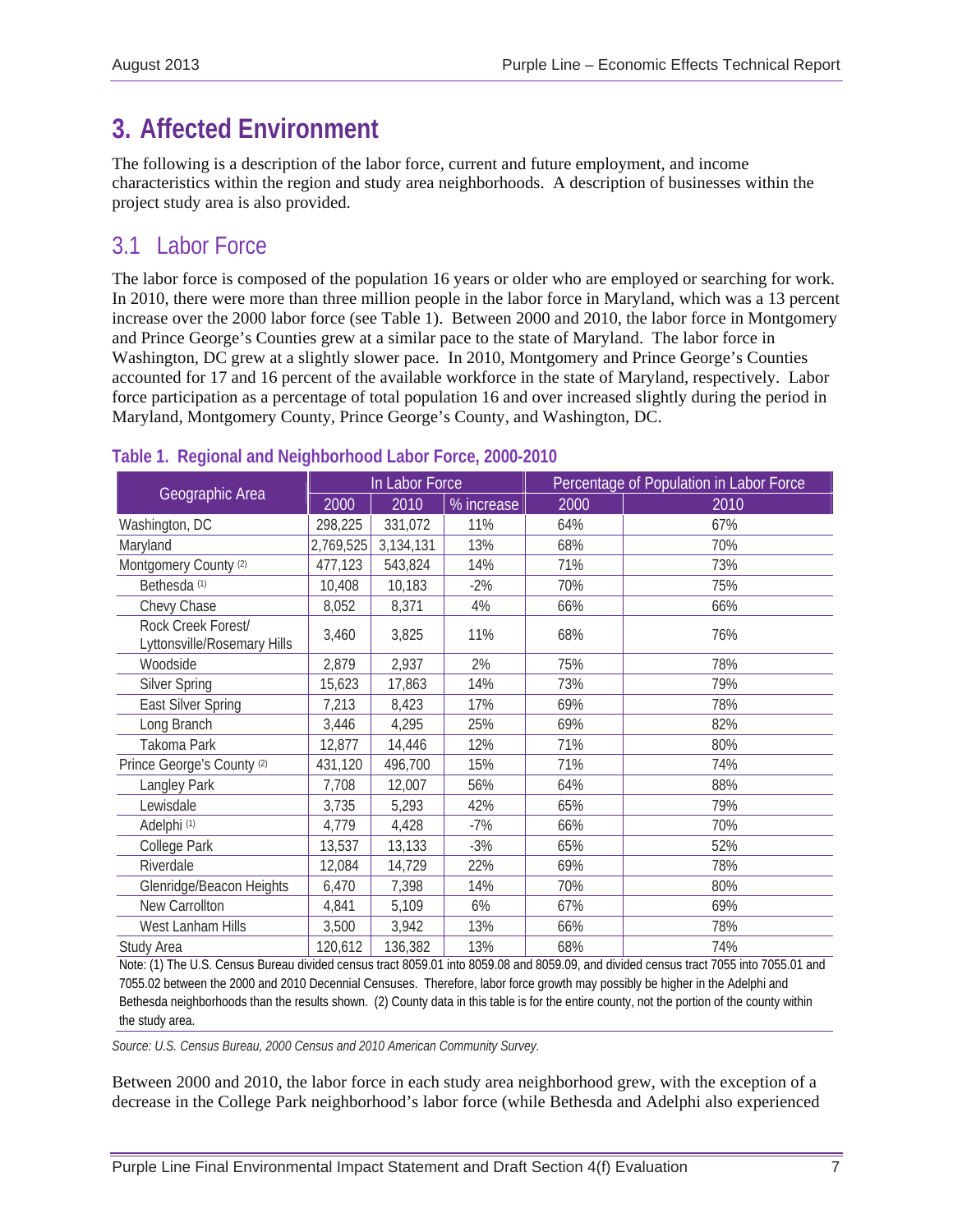reductions in labor force, those may be based upon changes the census tract boundaries and not a trend in labor force). The decline in the size of the labor force in the College Park neighborhood may be due to: 1) fewer full time college students choosing to participate in the labor force while enrolled in school, combined with 2) a nearly 18 percent increase in full-time equivalent student enrollment at The University of Maryland (UMD) (University System of Maryland Budget Office, 2011). Similarly, the College Park neighborhood also had the lowest labor force participation rate of the study area neighborhoods. Overall, labor force participation rates grew substantially over the decade from 2000 to 2010 in the majority of the study area neighborhoods, with the Langley Park neighborhood having the largest increase (24 percentage points) as well as the highest 2010 labor force participation rate (88 percent).

## 3.2 Employed Persons

### 3.2.1 Employment Status

Between 2000 and 2010, total employed persons (the number of residents who work) in the study area grew by 11 percent; in Montgomery and Prince George's Counties, it grew 12 and 13 percent, respectively. The number of employed persons grew 11 percent in the State of Maryland and 13 percent in Washington, DC (see Table 2).

The study area unemployment rate increased substantially between 2000 and 2010, from five percent to eight percent, due largely to the national recession of 2007-2009. Depending on population growth and the number of people entering and leaving the labor force, unemployment can increase even as the number of jobs grows. The Montgomery County unemployment rate increased to five percent and the Prince George's County unemployment rate increased to eight percent by 2010. The state of Maryland overall was at seven percent unemployment in 2010, higher than Montgomery County and lower than Prince George's County. The 2010 unemployment rate in Washington, DC (nine percent) is greater than the two neighboring counties or state of Maryland.

According to the Bureau of Labor Statistics (BLS), since 2010, overall unemployment in the two study area counties, Washington, DC, and the State of Maryland has decreased somewhat. While BLS data varies in collection methodology from the U.S. Census Bureau, the regional trend in unemployment is clear. Between 2010 and the first half of 2012, unemployment fell by 0.7 percentage points in Montgomery County and 1.0 percentage points in Prince George's County. Unemployment decreased by 0.9 percentage points in Maryland and 0.7 percentage points in Washington, DC between 2010 and the first half of 2012 (BLS 2012).

Total employed persons increased between 2000 and 2010 in the overall study area and most neighborhoods, with the exception of Woodside (while Bethesda and Adelphi also experienced reductions in employed persons, those may be based upon changes the census tract boundaries and not a trend in employed persons). Similar to the counties and state, the unemployment rate increased substantially over the decade in most study area neighborhoods. The unemployment rate decreased in the College Park neighborhood over the decade, but again, this may be partially due to a change in both the number of UMD students overall, and the number choosing to participate in the labor force. Langley Park, Lewisdale, and Glenridge/Beacon Heights neighborhoods had the highest unemployment rates in 2010, each greater than 11 percent. The Chevy Chase and Long Branch neighborhoods had the lowest unemployment rate in 2010 at three percent.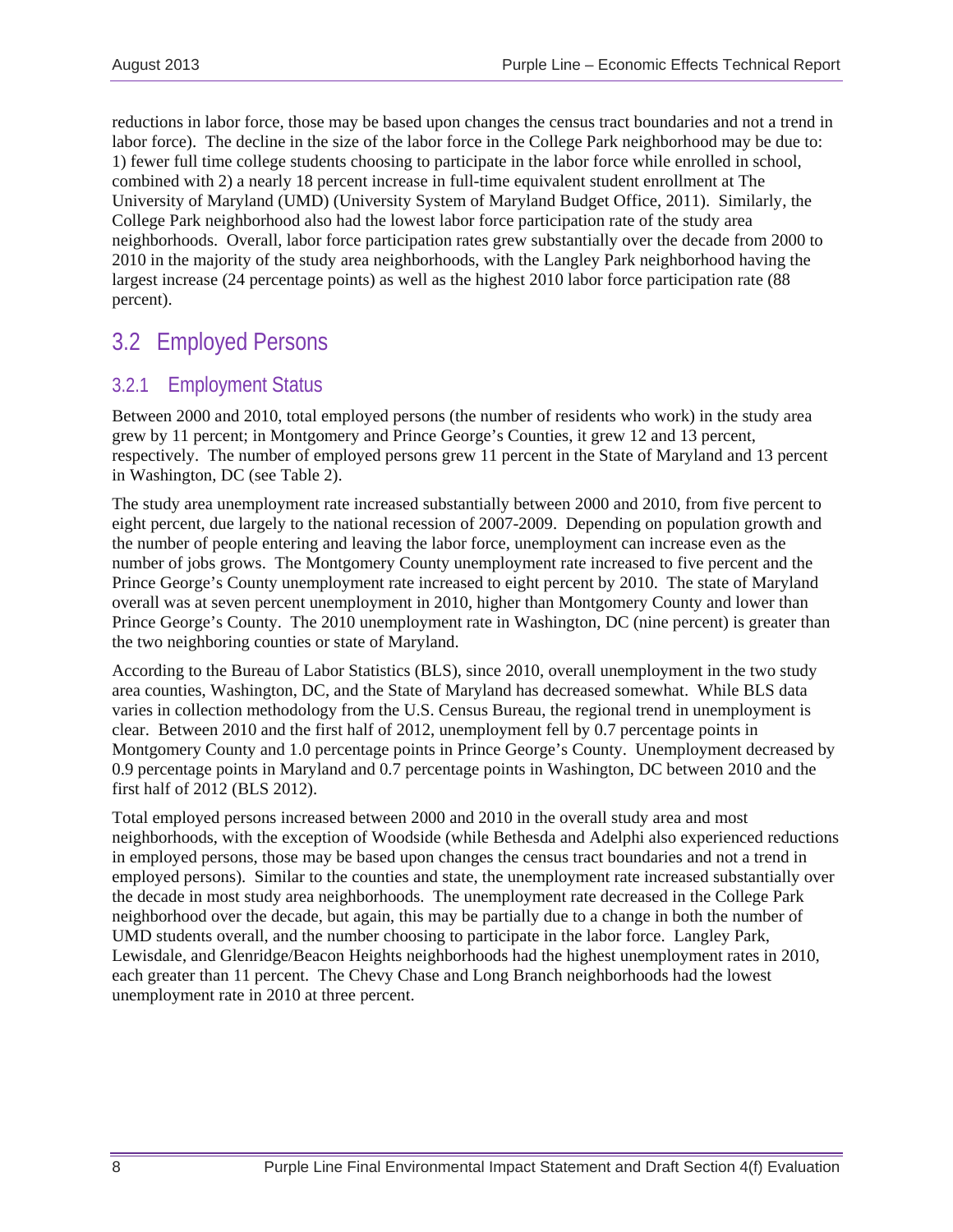|                                                   | Employed (1)     |           |                    | Unemployment Rate (2) |      |
|---------------------------------------------------|------------------|-----------|--------------------|-----------------------|------|
| Region/Neighborhood                               | $\frac{2000}{ }$ | 2010      | % Change 2000-2010 | 2000                  | 2010 |
| Washington DC                                     | 263,108          | 297,027   | 13%                | 7%                    | 9%   |
| Maryland                                          | 2,608,457        | 2,904,475 | 11%                | 3%                    | 7%   |
| Montgomery County (4)                             | 458,824          | 511,790   | 12%                | 2%                    | 5%   |
| Bethesda <sup>(3)</sup>                           | 10,171           | 9,632     | $-5%$              | 2%                    | 5%   |
| Chevy Chase                                       | 7,413            | 7,756     | 5%                 | 1%                    | 3%   |
| Rock Creek Forest/<br>Lyttonsville/Rosemary Hills | 3,263            | 3,509     | 8%                 | 3%                    | 8%   |
| Woodside                                          | 2,795            | 2,722     | $-3%$              | 1%                    | 5%   |
| <b>Silver Spring</b>                              | 14,871           | 16,819    | 13%                | 3%                    | 4%   |
| East Silver Spring                                | 6,820            | 7,638     | 12%                | 3%                    | 9%   |
| Long Branch                                       | 3,347            | 4,169     | 25%                | 2%                    | 3%   |
| Takoma Park                                       | 12,075           | 13,116    | 9%                 | 6%                    | 9%   |
| Prince George's County (4)                        | 399,355          | 452,459   | 13%                | 4%                    | 8%   |
| Langley Park                                      | 7,052            | 10,535    | 49%                | 5%                    | 12%  |
| Lewisdale                                         | 3,507            | 4,576     | 30%                | 4%                    | 13%  |
| Adelphi <sup>(3)</sup>                            | 4,435            | 4,080     | $-8%$              | 4%                    | 7%   |
| College Park                                      | 11,072           | 11,833    | 7%                 | 12%                   | 11%  |
| Riverdale                                         | 11,174           | 13,132    | 18%                | 7%                    | 9%   |
| Glenridge/Beacon Heights                          | 5,978            | 6,470     | 8%                 | 6%                    | 12%  |
| New Carrollton                                    | 4,625            | 4,666     | 1%                 | 3%                    | 9%   |
| West Lanham Hills                                 | 3,237            | 3,537     | 9%                 | 7%                    | 9%   |
| <b>Study Area</b>                                 | 111,835          | 124,190   | 11%                | 5%                    | 8%   |

#### **Table 2. 2000 and 2010 Employed Person Trends by Area of Residence**

Notes: (1) Employed here means the number of individuals residing in each geography who were employed. (i.e., these numbers are based on residents of these areas and do not reflect the number of jobs in these areas)

(2) Unemployment data is also based on the residents of these geographies and indicate the number of individuals who are actively seeking work, as a percentage of the population 16 years and older.

(3) The U.S. Census Bureau divided census tract 8059.01 into 8059.08 and 8059.09, and divided census tract 7055 into 7055.01 and 7055.02 between the 2000 and 2010 Decennial Censuses. Therefore, growth in employed persons may possibly be higher in the Adelphi and Bethesda neighborhoods than the results shown.

(4) County data in this table is for the entire county, not the portion of the county within the study area.

*Source: U.S. Census Bureau, 2000 Census and 2010 American Community Survey.* 

## 3.3 Major Employers

## 3.3.1 Major Regional Employers

Overall, there were approximately 8,180 businesses in Montgomery County and 5,474 businesses in Prince George's County as of 2011. Major employers in Montgomery and Prince George's Counties are listed in Table 3. Eleven federal government agencies are located within Montgomery and Prince George's Counties, which makes the federal government the largest employer in the two counties. Other major employers include county school districts and governments, healthcare and hospital facilities, higher education (Montgomery College and the University System of Maryland), and a variety of private businesses.

Immediately adjacent to the project corridor, the District of Columbia is the major employment center for the region. The Washington, DC Department of Employment Services (DCDES) publishes a list of the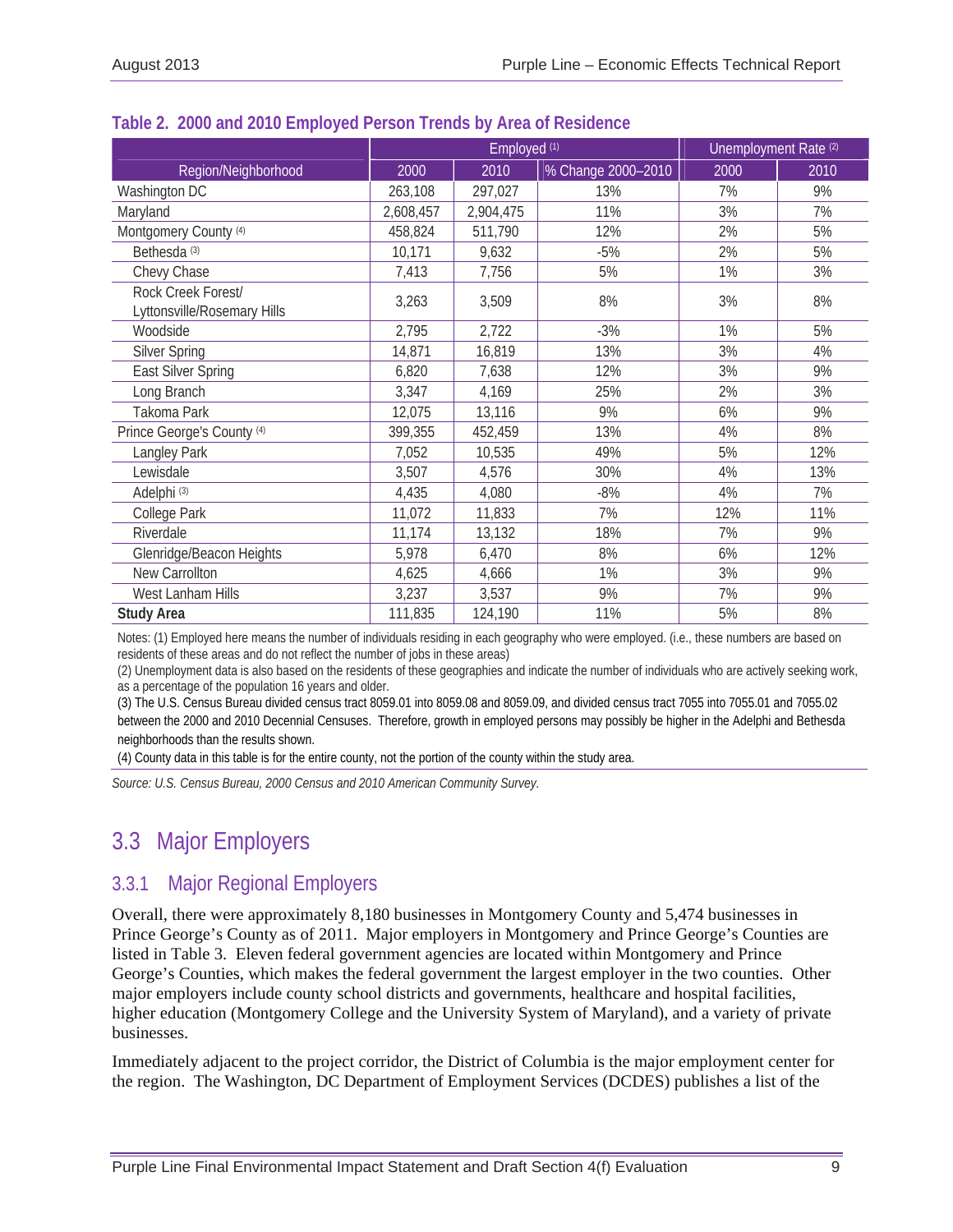top 200 firms in the District. Table 4 shows the 15 largest private firms (ranked by size of workforce) identified by DCDES.

| <b>Business</b>                                                        | Number of<br><b>Employees</b> (within | <b>Description</b>                                                    |
|------------------------------------------------------------------------|---------------------------------------|-----------------------------------------------------------------------|
|                                                                        | County/DC)                            |                                                                       |
| <b>Montgomery County</b>                                               |                                       |                                                                       |
| Montgomery County School District                                      | 20,288                                | County school district                                                |
| National Institutes of Health                                          | 14,761                                | Federal government agency (medical research)                          |
| Adventist Healthcare, Inc.                                             | 8,789                                 | Hospital/outpatient clinic and nursing services                       |
| United States Department of the Navy,<br>National Naval Medical Center | 8,108                                 | Federal government agency (hospital and research<br>facility)         |
| Montgomery County Government                                           | 7,689                                 | County government                                                     |
| U.S. Food and Drug Administration                                      | 5,745                                 | Federal government agency (R&D and standards)                         |
| Marriott International                                                 | 5,025                                 | Hotels, motels                                                        |
| <b>Lockheed Martin</b>                                                 | 4,741                                 | Defense, aerospace, electronics                                       |
| <b>Giant Food</b>                                                      | 4,377                                 | Groceries                                                             |
| Montgomery College                                                     | 3,451                                 | Higher education                                                      |
| Kaiser Foundation Health Plan                                          | 2,244                                 | Medical services                                                      |
| National Geospatial-Intelligence Agency                                | 3,000                                 | Federal government agency (national security<br>intelligence)         |
| Verizon                                                                | 2,895                                 | Telecommunications                                                    |
| <b>Holy Cross Hospital</b>                                             | 2,890                                 | Medical services                                                      |
| National Institute of Standards and<br>Technology                      | 2,700                                 | Federal government agency (testing and<br>standards, R&D)             |
| <b>Prince George's County</b>                                          |                                       |                                                                       |
| University System of Maryland                                          | 16,014                                | Higher education                                                      |
| Prince George's County School District                                 | 12,969                                | County school district                                                |
| Prince George's County Government                                      | 8,348                                 | County government                                                     |
| Joint Base Andrews Naval Air Facility<br>Washington                    | 8,057                                 | Military installation                                                 |
| U.S. Internal Revenue Service                                          | 5,539                                 | Federal government agency (Revenue collection<br>and data processing) |
| U.S. Census Bureau                                                     | 4,287                                 | Federal government agency (Demographic<br>research & analysis)        |
| United Parcel Service (UPS)                                            | 4,220                                 | Mail and package delivery services                                    |
| <b>Giant Food</b>                                                      | 3,600                                 | Groceries                                                             |
| NASA - Goddard Space Flight Center                                     | 3,171                                 | Federal government agency (space research)                            |
| Verizon                                                                | 2,738                                 | Telecommunications                                                    |
| Dimensions Healthcare System                                           | 2,500                                 | Medical services                                                      |
| Gaylord National Resort and Convention<br>Center                       | 2,000                                 | Resort and conference center                                          |
| Shoppers Food Warehouse                                                | 1,975                                 | Groceries                                                             |
| U.S. Department of Agriculture                                         | 1,850                                 | Federal government agency (agricultural research)                     |
| National Maritime Intelligence Center                                  | 1,724                                 | Federal government agency (maritime intelligence<br>analysis)         |

#### **Table 3. Major Employers within Montgomery and Prince George's Counties**

*Source: MD Department of Business and Economic Development and Dun and Bradstreet Selectory, Inc.*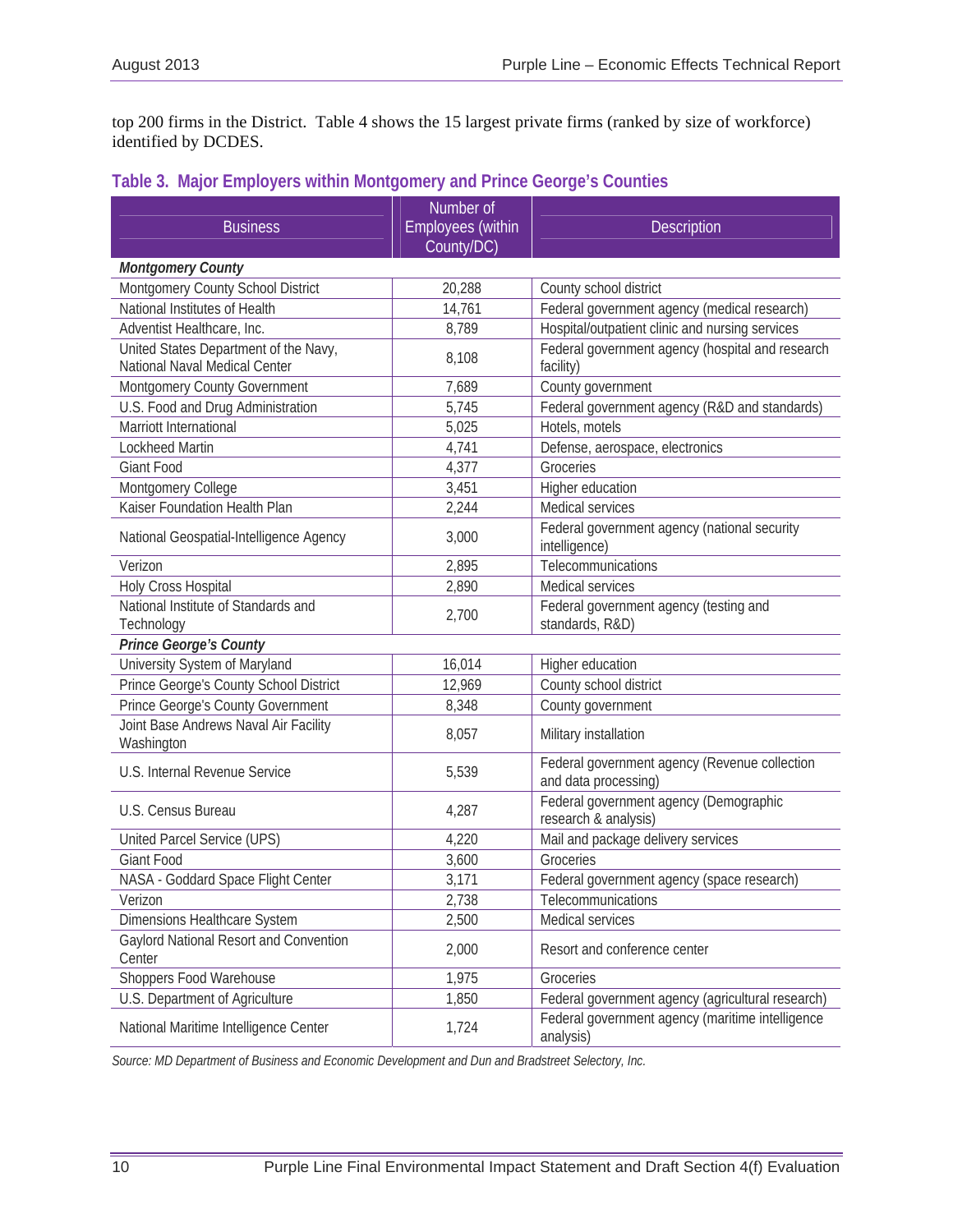| <b>Business</b>                     | <b>Description</b>                                 |
|-------------------------------------|----------------------------------------------------|
| Georgetown University               | Higher education                                   |
| George Washington University        | Higher education                                   |
| Washington Hospital Center          | Medical services                                   |
| <b>Children's National Hospital</b> | Medical services                                   |
| <b>Howard University</b>            | Higher education                                   |
| Georgetown University Hospital      | Medical services                                   |
| <b>American University</b>          | Higher education                                   |
| Fannie Mae                          | Mortgage finance (government-sponsored enterprise) |
| The Catholic University of America  | Higher education                                   |
| Providence Hospital                 | Medical services                                   |
| <b>Howard University Hospital</b>   | Medical services                                   |
| Sibley Memorial Hospital            | Medical services                                   |
| The George Washington Hospital      | Medical services                                   |
| <b>Admiral Security Service</b>     | Security services corporation                      |
| The Washington Post                 | Media corporation                                  |

#### **Table 4. Major Private Employers within Washington, DC**

*Source: Washington, DC Department of Employment Services.* 

Educational institutions and hospitals are the predominant and largest non-government employers. In addition to the organizations listed, District of Columbia Public Schools and the District of Columbia government are large city employers.

## 3.3.2 Federal Government Employment

The federal government is an important employer for residents of Montgomery and Prince George's Counties, as well as Washington, DC, residents. Approximately 16 percent and 20 percent of the employed civilian workforce in Montgomery and Prince George's Counties, respectively, worked for the federal government in 2010 (see Table 5). In comparison, approximately 13 percent of the employed workforce for the state of Maryland was employed by the federal government. In Washington, DC, 20 percent of the employed civilian workforce worked for the federal government in 2010. The relative importance of the federal government as an employer has grown in both counties, the district, and the state over the decade from 2000-2010, as shown in Table 5.

| Geographic Level              |           | Total: Employed civilian population<br>16 years and over | % Federal government workers |      |  |
|-------------------------------|-----------|----------------------------------------------------------|------------------------------|------|--|
|                               | 2000      | 2010                                                     | 2000                         | 2010 |  |
| <b>Montgomery County</b>      | 458,824   | 511,790                                                  | 13%                          | 16%  |  |
| <b>Prince George's County</b> | 399,355   | 452,459                                                  | 19%                          | 20%  |  |
| Maryland                      | 2,608,457 | 2,904,475                                                | 10%                          | 13%  |  |
| Washington, DC                | 263,108   | 297,027                                                  | 17%                          | 20%  |  |

#### **Table 5. County and State Federal Government Employment, 2000-2010**

*Source: U.S. Census Bureau, 2000 Census and 2010 American Community Survey.* 

To summarize regional employment trends collected by the U.S. Census Bureau during the 2010 American Community Survey, as of 2010, the professional, scientific, management, administrative, and waste management services industry was the largest employment sector in Montgomery County, while education, health, and social services was the largest sector for Prince George's County and the state. The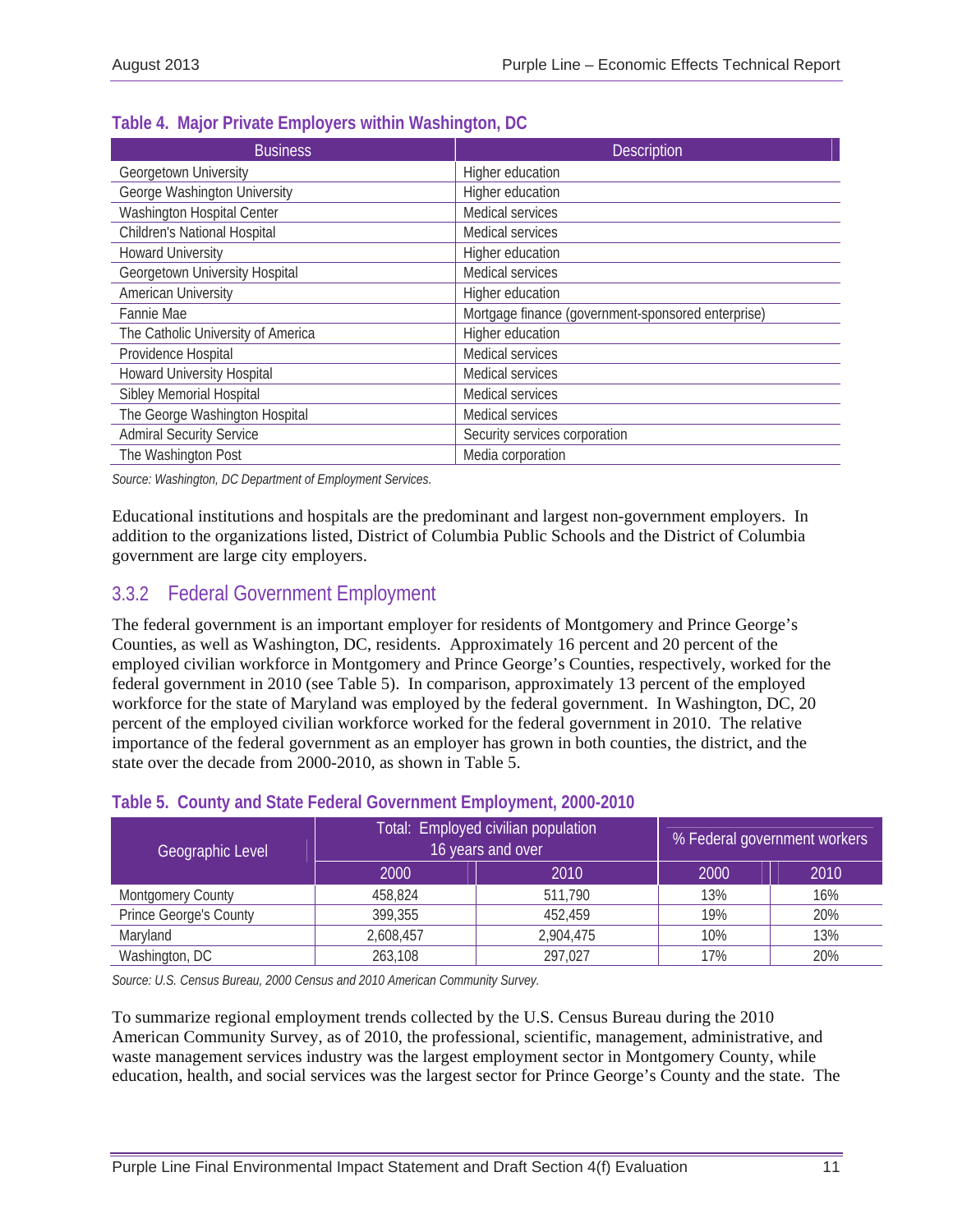professional, scientific, management, administrative, and waste management services industry was the largest employment sector in Washington, DC (Census Bureau 2013).

Management, professional, and related occupations captured the largest proportion of employment for both counties, Washington, DC, and the state of Maryland over the decade from 2000-2010. Sales and office occupations and service occupations also captured significant percentages of employment from 2000-2010 for the counties, Washington, DC and state of Maryland (Census Bureau 2013).

## 3.3.3 Neighborhood Employment Centers

Major regional activity centers, as defined by MWCOG, in the regional study area include the Bethesda CBD, Silver Spring CBD, and New Carrollton (MWCOG 2007). The MWCOG regional activity center designation has been used extensively as a technical and policy tool to analyze the effects of growth and change in the region. Both the Bethesda and Silver Spring CBDs in Montgomery County are identified as Mixed-Use Centers. Mixed-Use Centers are generally urban in character and contain either a dense mix of retail, employment, and residential activity or substantial levels of employment and housing; they are accessible by transit or commuter rail and by major highways. New Carrollton is identified as a Suburban Employment Center. Suburban Employment Centers are more dispersed, lower-density areas.

Other regional activity centers in the study area include Takoma Park/Langley Park and UMD in College Park. Each of these activity centers contains a mix of retail, office, industrial, commercial, and residential land uses that support major employment and residential bases. In addition, a number of regional shopping areas are located in the study area, including downtown Silver Spring, University Boulevard in Takoma/Langley Park, and Annapolis Road in New Carrollton. Smaller local retail and service establishments are interspersed on the roadways that connect the activity centers. The study area contains a growing population that is expected to continue to increase and thus rely heavily on transit to reach these activity and employment centers (see Table 6, Population and Employment Forecasts at Regional Activity Centers).

|                                     |        | <b>Population</b> |        |        | Employment |        |
|-------------------------------------|--------|-------------------|--------|--------|------------|--------|
| Location                            | 2010   | 2040              | Change | 2010   | 2040       | Change |
| Bethesda CBD                        | 13.949 | 24.827            | 78%    | 35,503 | 41.207     | 16%    |
| Silver Spring CBD                   | 14,123 | 23.953            | 70%    | 30.857 | 38,860     | 26%    |
| Takoma/Langley Park                 | 36,803 | 43,838            | 19%    | 7.245  | 11,386     | 57%    |
| University of Maryland/College Park | 28.641 | 47.580            | 66%    | 31.581 | 48.604     | 54%    |
| New Carrollton                      | 1,374  | 5,983             | 335%   | 10,513 | 17,540     | 67%    |

#### **Table 6. Population and Employment Forecasts at Regional Activity Centers**

*Source: MWCOG Regional Activity Centers,* Round 8.0 Cooperative Forecasting*:* Employment Forecasts to 2040 by Traffic Analysis Zone *2010.* 

## 3.3.4 Major Study Area Employers

There are approximately 580 businesses within 500 feet to each side of the alignment. The businesses are concentrated in the Bethesda, Silver Spring, Langley Park, and Riverdale neighborhoods. The type and number of businesses within the study area are shown in Table 7. The data demonstrate that the study area economy, even at the study area level, is quite economically diverse. The professional, scientific and technical services industry and the retail trade industry account for the largest number of business in the study area.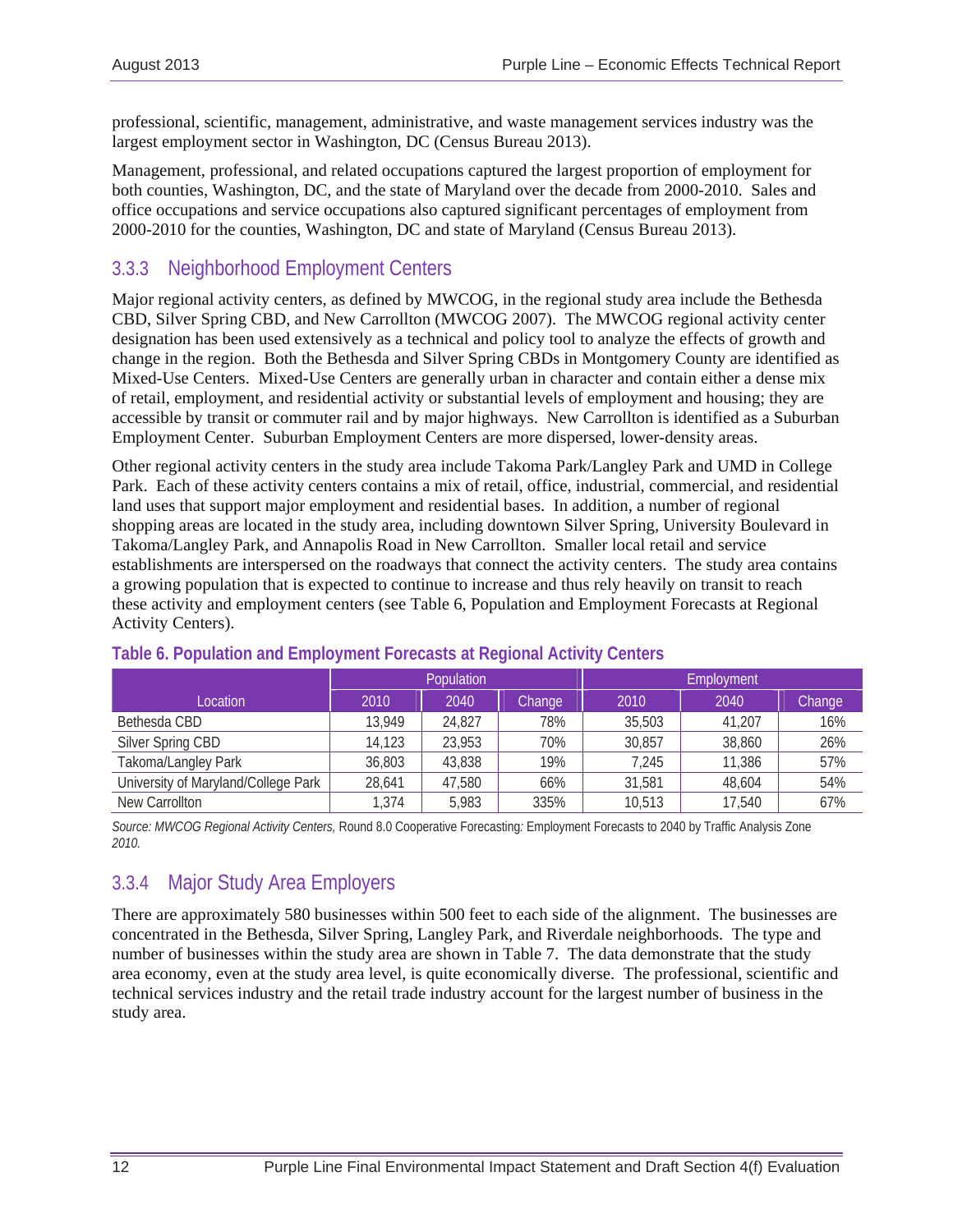| <b>NAICS Industry Classification</b>                                     | # Business within Study Area |
|--------------------------------------------------------------------------|------------------------------|
| Professional, Scientific and Technical Services                          | 128                          |
| Retail Trade                                                             | 72                           |
| Manufacturing                                                            | 51                           |
| Other Services (except public administration)                            | 51                           |
| Finance and Insurance                                                    | 44                           |
| Health Care and Social Assistance                                        | 31                           |
| Administrative and Support and Waste Management and Remediation Services | 28                           |
| <b>Accommodation and Food Services</b>                                   | 25                           |
| Information                                                              | 25                           |
| Real Estate Rental and Leasing                                           | 25                           |
| <b>Educational Services</b>                                              | 24                           |
| <b>Public Administration</b>                                             | 24                           |
| Wholesale Trade                                                          | 21                           |
| Construction                                                             | 20                           |
| Arts, Entertainment and Recreation                                       | 5                            |
| Mining                                                                   | $\overline{2}$               |
| Transportation and Warehousing                                           | $\overline{2}$               |
| <b>Utilities</b>                                                         |                              |
| Management of Companies and Enterprises                                  |                              |
| <b>TOTAL</b>                                                             | 580                          |

#### **Table 7. Businesses within the Purple Line Study area, 2011**

*Source: Dun and Bradstreet Selectory, Inc.* 

Major employers within the study area are summarized in Table 8, with UMD being the largest employer. The major employers include four federal government agencies, demonstrating the important employment role of the federal government in the study area.

#### **Table 8. Major Employers within the Purple Line Study area, 2011**

| <b>Business</b>                                                                                                     | # Employees<br>within Study area | <b>Description</b>                                     |
|---------------------------------------------------------------------------------------------------------------------|----------------------------------|--------------------------------------------------------|
| University of Maryland                                                                                              | 3,169                            | College/University                                     |
| <b>CBMC Capital Building Maintenance</b>                                                                            | 1,800                            | Janitorial and building maintenance service            |
| National Marine Fisheries Service                                                                                   | 767                              | Federal government agency                              |
| Westwood One Inc.                                                                                                   | 610                              | Radio receiver network manufacturer                    |
| Altos Federal Group Inc.                                                                                            | 450                              | Management consulting services                         |
| Godwin Corporation                                                                                                  | 400                              | Medical offices                                        |
| Animal and Plant Health Inspection Service,<br>U.S. Department of Agriculture                                       | 371                              | Federal government agency                              |
| U.S. Consumer Product Safety Commission                                                                             | 345                              | Federal government agency                              |
| National Environmental Satellite, Data &<br>Information Service, National Oceanic and<br>Atmospheric Administration | 334                              | Federal government agency                              |
| Acacia Life Insurance Company                                                                                       | 320                              | Life insurance company/investment and security brokers |

*Source: Dun and Bradstreet Selectory, Inc.*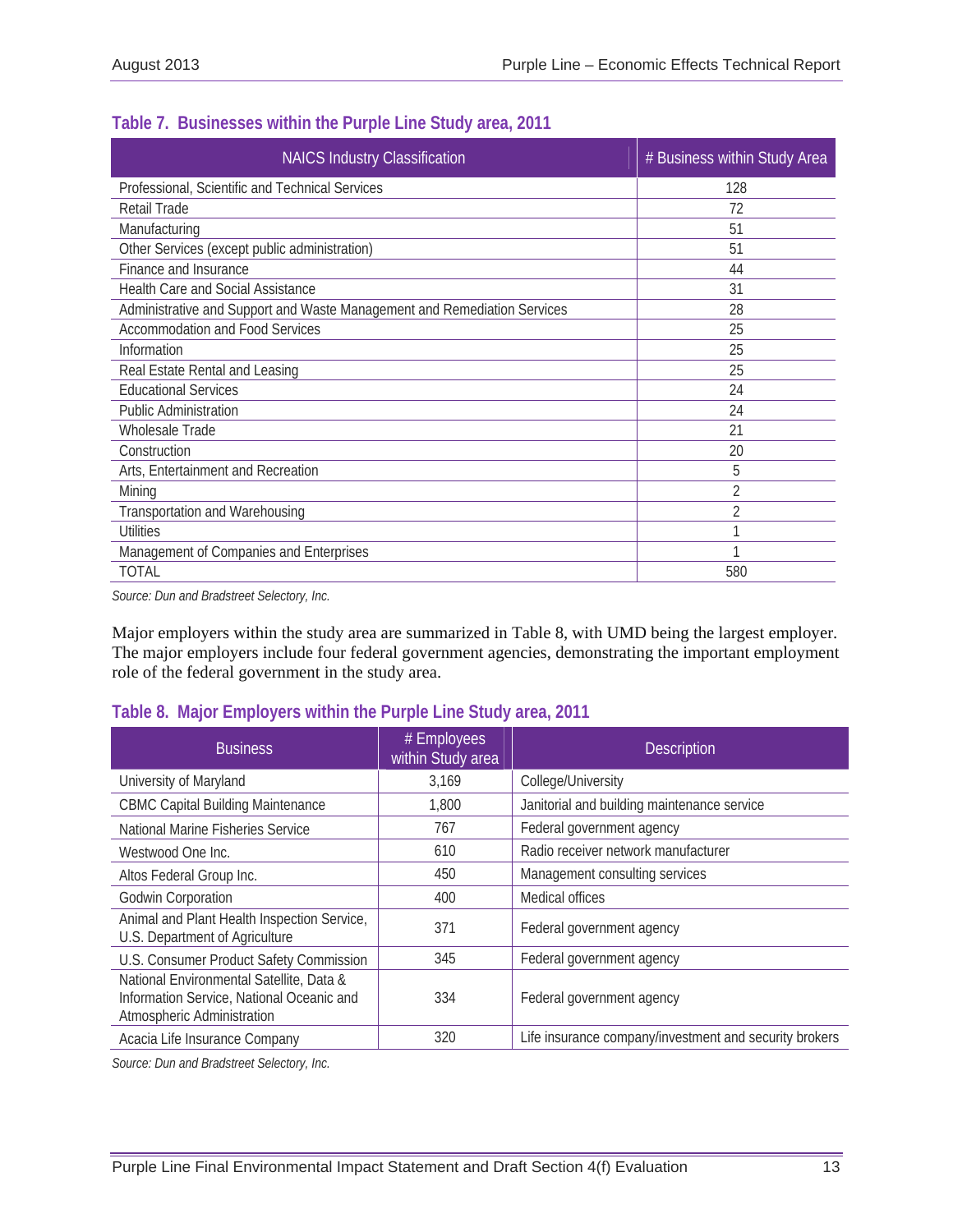## 3.4 Employment Projections

## 3.4.1 Regional Employment Projections

The MWCOG projections of future regional job growth reveal large increases in employment, households, and population between 2010 and 2040. The greatest employment growth, 43 percent between 2010 and 2040, is projected for Montgomery County, while Prince George's County and Washington, DC also show strong employment gains (32 percent and 24 percent, respectively) (MWCOG 2011b). Employment projections from Round 8.0 are summarized in Table 9. Round 8.0 (as well as several previous rounds) assume the Purple Line will be constructed by approximately the year 2020.

|                                                             | 2010                |                            | 2020                                                      | 2040                |                                                        |
|-------------------------------------------------------------|---------------------|----------------------------|-----------------------------------------------------------|---------------------|--------------------------------------------------------|
| Geographic Area                                             | Total<br>Employment | <b>Total</b><br>Employment | Projected %<br>Change in Total<br>Employment<br>2010-2020 | Total<br>Employment | Projected % Change<br>in Total Employment<br>2010-2040 |
| Washington, DC                                              | 785,788             | 868,256                    | 10%                                                       | 977,163             | 24%                                                    |
| Montgomery County                                           | 506,000             | 585,000                    | 16%                                                       | 723,000             | 43%                                                    |
| Bethesda                                                    | 38,543              | 41,367                     | 7%                                                        | 44,286              | 15%                                                    |
| Chevy Chase                                                 | 29,572              | 35,328                     | 19%                                                       | 36,071              | 22%                                                    |
| Rock Creek Forest/<br>Lyttonsville/Rosemary<br><b>Hills</b> | 3,390               | 3,848                      | 14%                                                       | 3,863               | 14%                                                    |
| Woodside                                                    | 1,462               | 1,475                      | 1%                                                        | 1,512               | 3%                                                     |
| <b>Silver Spring</b>                                        | 36,448              | 39,637                     | 9%                                                        | 44,710              | 23%                                                    |
| East Silver Spring                                          | 1,311               | 1,367                      | 4%                                                        | 2,167               | 65%                                                    |
| Long Branch                                                 | 674                 | 675                        | 0%                                                        | 677                 | 0%                                                     |
| Takoma Park                                                 | 5,010               | 3,611                      | $-28%$                                                    | 5,359               | 7%                                                     |
| Prince George's County                                      | 358,385             | 383,635                    | 7%                                                        | 474,635             | 32%                                                    |
| Langley Park                                                | 1,649               | 2,658                      | 61%                                                       | 5,228               | 217%                                                   |
| Lewisdale                                                   | 1,460               | 1,580                      | 8%                                                        | 2,076               | 42%                                                    |
| Adelphi                                                     | 1,399               | 1,412                      | 1%                                                        | 1,597               | 14%                                                    |
| College Park                                                | 22,830              | 24,665                     | 8%                                                        | 33,926              | 49%                                                    |
| Riverdale                                                   | 13,385              | 15,100                     | 13%                                                       | 22,407              | 67%                                                    |
| Glenridge/Beacon<br><b>Heights</b>                          | 2,406               | 2,491                      | 4%                                                        | 3,008               | 25%                                                    |
| New Carrollton                                              | 1,403               | 1,431                      | 2%                                                        | 1,625               | 16%                                                    |
| West Lanham Hills                                           | 20,456              | 16,563                     | $-19%$                                                    | 28,011              | 37%                                                    |
| Study Area                                                  | 181,398             | 193,208                    | 7%                                                        | 236,523             | 30%                                                    |

#### **Table 9. Regional and Neighborhood Employment Projections by Job Location**

Notes:

(1) MWCOG does not publish data for the State of Maryland as a whole, so statewide data could not be included for comparison in this table.

(2) Employment data presented in this table represent the number of jobs located in each geography listed above and are not reflective of the number of employed persons residing in these geographies.

(3) County data in this table is for the entire county, not the portion of the county within the study area.

*Source: MWCOG. November 2011. Round 8.0 Cooperative Forecasting: Employment Forecasts to 2040 by Traffic Analysis Zone.* 

Employment forecasts are based on the projected square footage of development anticipated in each of four major land use categories: industrial, retail, office, and other. Table 10 shows employment projections divided into the four land use/employment categories: Industrial, retail, office, and other. In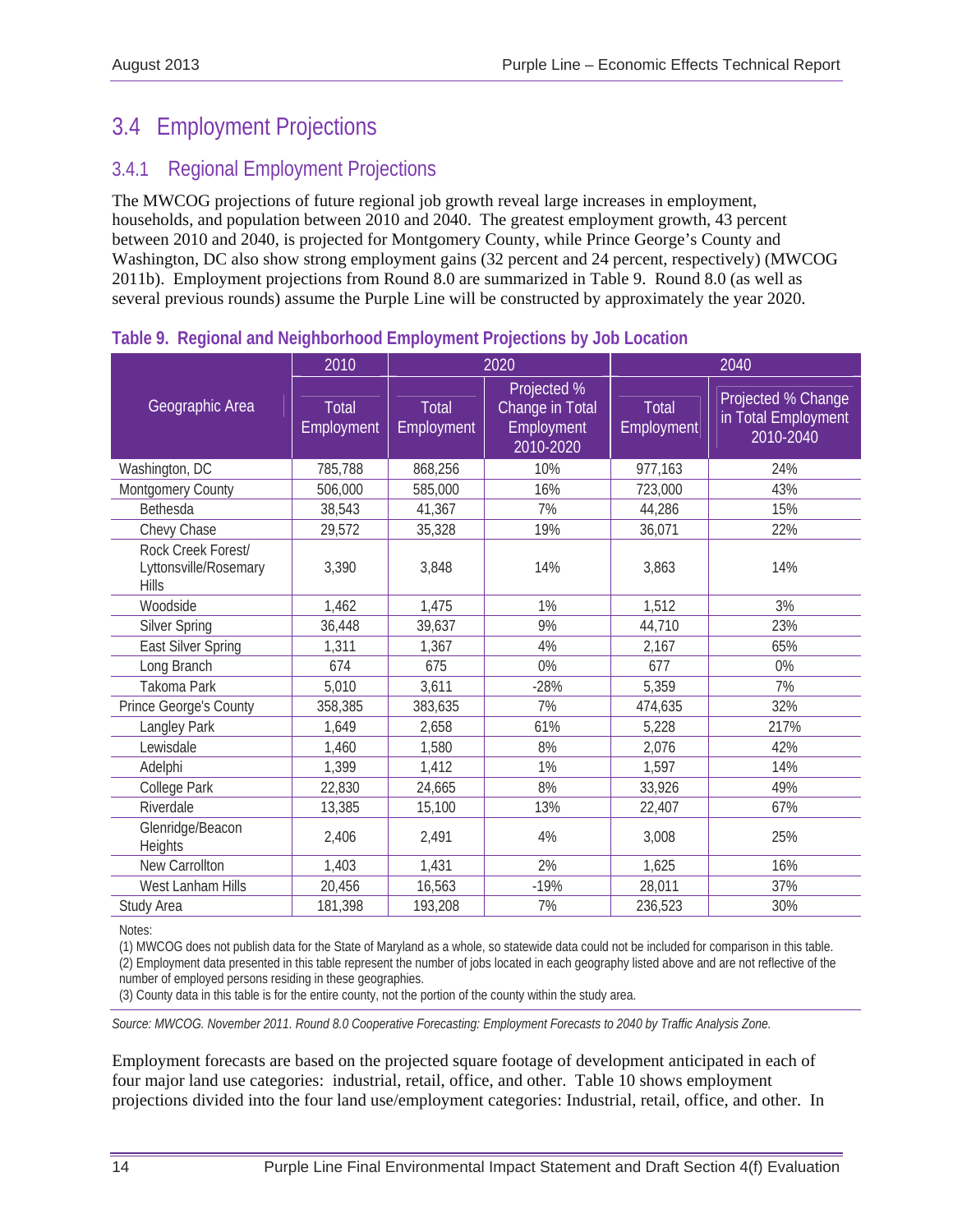Montgomery County, between 2010 and 2040, the largest increase in both the number and percentage of jobs is projected to occur in the office employment category.

|                                                                 | 2010 Baseline Employment (# of emp) |        |               | Projected Change by Employment Category, 2010-2040 |                             |                                 |                           |                           |
|-----------------------------------------------------------------|-------------------------------------|--------|---------------|----------------------------------------------------|-----------------------------|---------------------------------|---------------------------|---------------------------|
| Geographic Area                                                 | Industrial                          | Retail | <b>Office</b> | Other                                              | Industrial                  | <b>Retail</b>                   | <b>Office</b>             | Other                     |
| Washington DC                                                   | 63,893                              | 86,811 | 452,268       | 182,816                                            | 67%                         | 25%                             | 19%                       | 21%                       |
|                                                                 |                                     |        |               |                                                    | $(+42,810$ emp.)            | (+22,083 emp.)                  | $(+85,818$ emp.)          | $(+39, 164$ emp.)         |
| Montgomery<br>County                                            | 47,231                              | 90,830 | 247,631       | 120,308                                            | 41%<br>(+19,296 emp.)       | 24%<br>$(+21,750 \text{ emp.})$ | 61%<br>$(+150, 497$ emp.) | 21%<br>$(+25,457$ emp.)   |
|                                                                 |                                     |        |               |                                                    | 2%                          | 12%                             | 17%                       | 4%                        |
| Bethesda                                                        | 207                                 | 4,695  | 29,765        | 3,876                                              | $(+4 \text{ emp.})$         | $(+573$ emp.)                   | $(+5,034$ emp.)           | $(+135$ emp.)             |
| Chevy Chase                                                     | $\overline{0}$                      | 310    | 860           | 28,402                                             | 0%<br>$(+0$ emp.)           | 131%<br>$(+407$ emp.)           | 67%<br>$(+574$ emp.)      | 19%<br>$(+5,518$ emp.)    |
| <b>Rock Creek</b><br>Forest/<br>Lyttonsville/<br>Rosemary Hills | 1,372                               | 50     | 77            | 1,891                                              | 1%<br>$(+18$ emp.)          | 0%<br>$(+0$ emp.)               | 5%<br>$(+4$ emp.)         | 24%<br>$(+451$ emp.)      |
| Woodside                                                        | 813                                 | 238    | 181           | 230                                                | 3%<br>$(+28$ emp.)          | 3%<br>$(+8$ emp.)               | 4%<br>$(+7$ emp.)         | 3%<br>$(+7$ emp.)         |
|                                                                 |                                     |        |               |                                                    | 3%                          | 23%                             | 24%                       | 19%                       |
| <b>Silver Spring</b>                                            | 1,129                               | 6,923  | 25,666        | 2,730                                              | $(+31$ emp.)                | $(+1,573$ emp.)                 | $(+6, 125$ emp.)          | $(+533$ emp.)             |
| <b>East Silver</b>                                              | 26                                  | 426    | 126           | 733                                                | $0\%$                       | 18%                             | 618%                      | $0\%$                     |
| Spring                                                          |                                     |        |               |                                                    | $(+0$ emp.)<br>$0\%$        | (+78 emp.)<br>$0\%$             | $(+778$ emp.)             | $(+0$ emp.)               |
| Long Branch                                                     | $\overline{2}$                      | 30     | 52            | 590                                                | $(+0$ emp.)                 | $(+0$ emp.)                     | 0%<br>$(+0$ emp.)         | 1%<br>$(+3$ emp.)         |
| Takoma Park                                                     | 43                                  | 1,447  | 715           | 2,805                                              | 14%<br>$(+6$ emp.)          | 25%<br>$(+365$ emp.)            | 142%<br>$(+1,013$ emp.)   | $-37%$<br>$(-1,035$ emp.) |
| Prince George's<br>County                                       | 56,652                              | 83,653 | 84,639        | 133,441                                            | 15%<br>$(+8,414$ emp.)      | 36%<br>$(+30,228$ emp.)         | 40%<br>$(+33,499$ emp.)   | 33%<br>$(+44, 109$ emp.)  |
| Langley Park                                                    | 72                                  | 1,224  | 156           | 197                                                | 225%<br>$(+162$ emp.)       | 217%<br>$(+2,657$ emp.)         | 213%<br>$(+332$ emp.)     | 217%<br>$(+428$ emp.)     |
| Lewisdale                                                       | 52                                  | 645    | 239           | 524                                                | 42%                         | 50%                             | 34%                       | 37%                       |
|                                                                 |                                     |        |               |                                                    | $(+22$ emp.)                | $(+319$ emp.)                   | $(+82 \text{ emp.})$      | $(+193$ emp.)             |
| Adelphi                                                         | 136                                 | 371    | 206           | 686                                                | 15%<br>$(+20 \text{ emp.})$ | 14%<br>$(+53$ emp.)             | 8%<br>$(+17$ emp.)        | 16%<br>$(+108$ emp.)      |
|                                                                 |                                     |        |               |                                                    | 37%                         | 27%                             | 36%                       | 53%                       |
| College Park                                                    | 1,410                               | 2,125  | 1,649         | 17,646                                             | $(+518$ emp.)               | $(+567$ emp.)                   | $(+597$ emp.)             | $(+9,414$ emp.)           |
| Riverdale                                                       | 1,627                               | 2,443  | 4,798         | 4,517                                              | 46%<br>$(+745$ emp.)        | 63%<br>$(+1,547$ emp.)          | 77%<br>$(+3,696$ emp.)    | 67%<br>$(+3,034$ emp.)    |
| Glenridge/                                                      |                                     |        |               |                                                    | 30%                         | 22%                             | 28%                       | 31%                       |
| <b>Beacon Heights</b>                                           | 130                                 | 1,477  | 343           | 456                                                | $(+39$ emp.)                | $(+325 \text{ emp.})$           | $(+95$ emp.)              | $(+143$ emp.)             |
| New Carrollton                                                  | 133                                 | 536    | 189           | 545                                                | 25%                         | 4%                              | 4%                        | 30%                       |
|                                                                 |                                     |        |               |                                                    | $(+33$ emp.)                | $(+19$ emp.)                    | $(+8$ emp.)               | $(+162$ emp.)             |
| West Lanham<br><b>Hills</b>                                     | 3,472                               | 6,441  | 4,509         | 6,034                                              | 36%<br>$(+1,246$ emp.)      | 20%<br>$(+1,302$ emp.)          | 51%<br>$(+2,309$ emp.)    | 45%<br>$(+2,698$ emp.)    |
| <b>Study Area</b>                                               | 10,624                              | 29,381 | 69,531        | 71,862                                             | 27%<br>$(+2,872$ emp.)      | 33%<br>$(+9,793$ emp.)          | 30%<br>$(+20,671$ emp.)   | 30%<br>$(+21,792$ emp.)   |

#### **Table 10. Employment Projections by Employment Category and Geographic Area, 2010–2040**

Note:

(1) MWCOG does not publish data for the State of Maryland, so it could not be included for comparison.

(2) County data in this table is for the entire county, not the portion of the county within the study area.

*Source: MWCOG 2011a.*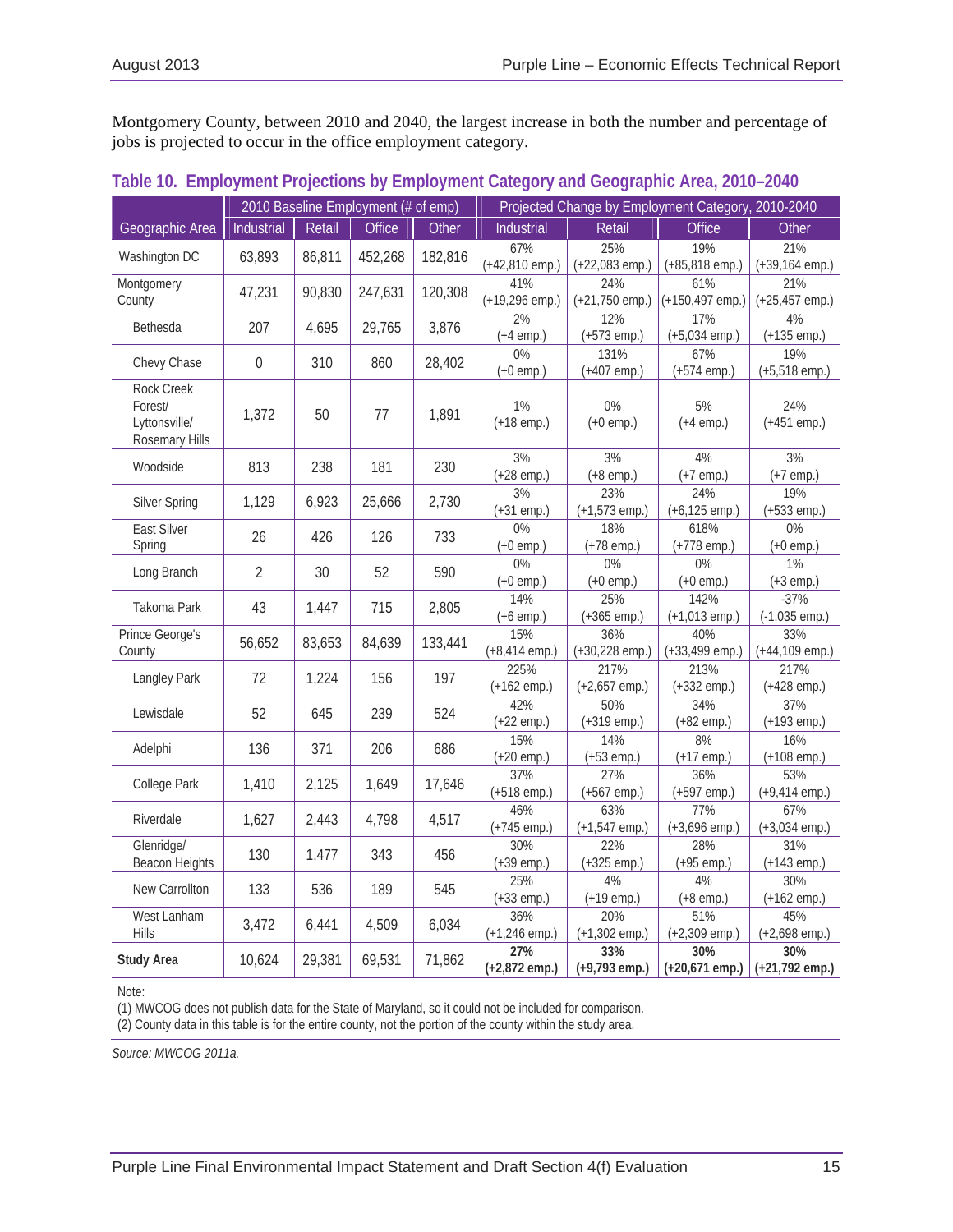In Prince George's County, the largest absolute employment increase would occur in other employment, while the largest percentage increase would occur in office employment. In Washington, DC, the greatest absolute employment increase is projected to occur in office employment, while industrial employment is expected to grow at the fastest rate.

### 3.4.2 Neighborhood Employment Projections

By the year 2020, employment is expected to remain steady or grow in all study area neighborhoods except Takoma Park and West Lanham Hills. In the study area neighborhoods overall, employment growth of 7% is expected. The largest percentage increase in employment is projected to occur in the Langley Park neighborhood, while the largest absolute employment increase is projected to occur in the Chevy Chase neighborhood. By 2040, employment growth is expected to occur in all study area neighborhoods. The largest percentage increases in neighborhood employment are projected to occur in Langley Park (217 percent), Riverdale (67 percent), and East Silver Spring (65 percent). The largest absolute job growth is projected to occur in the College Park, Riverdale, Silver Spring, West Lanham Hills, Chevy Chase, and Bethesda neighborhoods.

As shown in Table 10, for the study area overall, job growth between 27 and 33 percent is predicted in all categories of employment. Employment in the study area neighborhoods is expected to grow or remain stable during the three decades between 2010 and 2040, with the exception of Takoma Park, which shows a substantial decline in "other" employment by 2040. While this decline will be offset by an increase in office employment, these estimates demonstrate that the Takoma Park employment base is expected to undergo major changes, as redevelopment and potential shifts in land use occur in the area (e.g., due to the Takoma Langley Crossroads Sector Plan and the Washington Adventist Hospital move to White Oak campus).

Silver Spring, Bethesda, and Riverdale are projected to have the greatest absolute increases in office employment. The office employment gains can be expected since Bethesda and Silver Spring are growing regional employment centers, and Riverdale contains UMD's recently established M Square research park. Office employment is projected to grow at the greatest rate in East Silver Spring.

College Park and Chevy Chase are projected to show the strongest absolute gains in "other" employment, which can be expected since "other" employment includes college and universities; College Park is home to UMD's main campus and University College campus, while the Chevy Chase neighborhood abuts American University, Trinity Washington University, and a branch of Georgetown University.

Riverdale and West Lanham Hills also show substantial growth in "other" employment by 2040, and they would likely benefit from future planned transit oriented development around Metrorail, MARC, and the proposed Purple Line rail stations.

## 3.5 Income

Table 11 summarizes median household income in Montgomery and Prince George's Counties, Washington, DC, and the State of Maryland. It shows annual income in inflation-adjusted 2012 dollars to allow for appropriate comparison between time periods. Median household income in the two counties and a majority of study area neighborhoods decreased or remained flat over the decade from 1999-2010. This decline corresponded with a smaller decline at the state level.

A number of trends come together to affect household income. The lack of growth in overall study area median income likely reflects both national and local economic trends. The 2007-2009 national recession likely contributed to the decline in household income for many residents of the study area. Locally, two demographic trends: 1) an influx of immigrants who tend to initially earn lower wages, and 2) a moderate rise in average population age (increasing the proportion of residents who rely on pensions and Social Security income instead of salary income), may have contributed to the lack of growth in median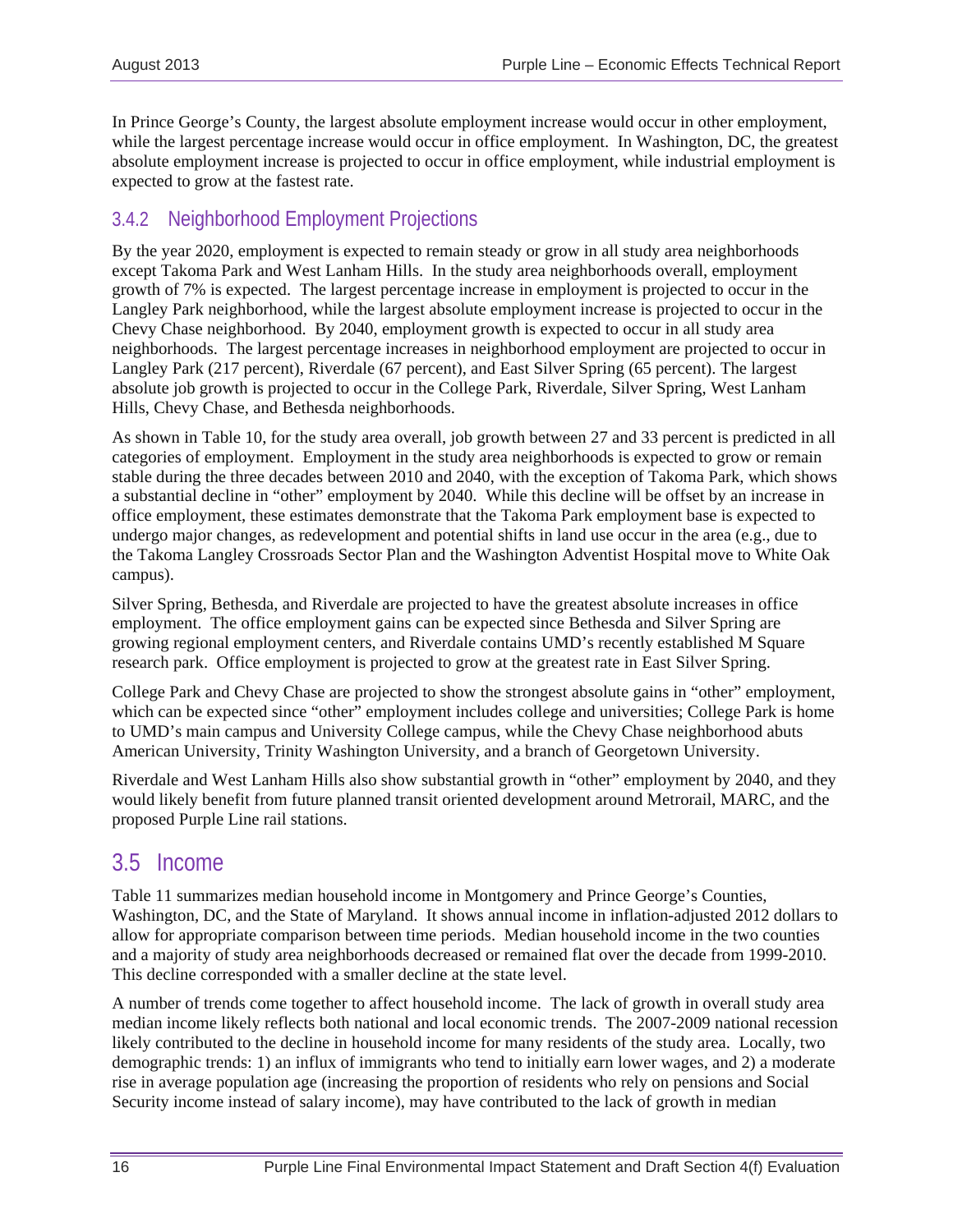household income. In contrast, median household income rose in Washington, DC between 1999 and 2010.

|  |  |  |  | Table 11. Median Household Income, 1999-2010 |
|--|--|--|--|----------------------------------------------|
|--|--|--|--|----------------------------------------------|

| Geographic Area                                   | Median Household Income<br>in 1999<br>$(2012 \text{ $})$ (1)(2) | Median Household Income<br>in 2010<br>$(2012 \text{ $})^{(2)}$ | Percent<br>Change,<br>1999-2010 |
|---------------------------------------------------|-----------------------------------------------------------------|----------------------------------------------------------------|---------------------------------|
| Washington DC                                     | \$57,935                                                        | \$61,780                                                       | 7%                              |
| Maryland                                          | \$76,331                                                        | \$74,575                                                       | $-2%$                           |
| Montgomery County                                 | \$103,305                                                       | \$98,565                                                       | $-5%$                           |
| Bethesda <sup>(3)</sup>                           | \$105,339                                                       | \$122,476                                                      | 16%                             |
| Chevy Chase                                       | \$174,519                                                       | \$174,484                                                      | 0%                              |
| Rock Creek Forest/Lyttonsville/<br>Rosemary Hills | \$95,095                                                        | \$81,334                                                       | $-14%$                          |
| Woodside                                          | \$86,094                                                        | \$90,032                                                       | 5%                              |
| <b>Silver Spring</b>                              | \$83,707                                                        | \$82,079                                                       | $-2%$                           |
| East Silver Spring                                | \$88,759                                                        | \$78,645                                                       | $-11%$                          |
| Long Branch                                       | \$76,925                                                        | \$90,722                                                       | 18%                             |
| Takoma Park                                       | \$58,005                                                        | \$65,973                                                       | 14%                             |
| Prince George's County                            | \$79,779                                                        | \$75,222                                                       | $-6%$                           |
| Langley Park                                      | \$57,326                                                        | \$53,439                                                       | $-7%$                           |
| Lewisdale                                         | \$78,593                                                        | \$77,709                                                       | $-1%$                           |
| Adelphi <sup>(3)</sup>                            | \$63,734                                                        | \$51,770                                                       | $-19%$                          |
| College Park                                      | \$78,689                                                        | \$78,521                                                       | 0%                              |
| Riverdale                                         | \$57,447                                                        | \$57,774                                                       | 1%                              |
| Glenridge/Beacon Heights                          | \$65,882                                                        | \$58,864                                                       | $-11%$                          |
| New Carrollton                                    | \$96,933                                                        | \$72,524                                                       | $-25%$                          |
| West Lanham Hills                                 | \$54,026                                                        | \$56,994                                                       | 5%                              |
| Study Area                                        | \$83,715                                                        | \$83,762                                                       | 0%                              |

Notes:

(1) Income data in the 2000 Census was collected based on respondents' prior 12-month income, or income in 1999.

(2) Median household income for each neighborhood is based on the average of the median household incomes for the census tracts within each neighborhood, weighted by the number of households for each census tract.

(3) The U.S. Census Bureau divided census tract 8059.01 into 8059.08 and 8059.09, and divided census tract 7055 into 7055.01 and 7055.02 between the 2000 and 2010 Decennial Censuses. Therefore, the change in income level in the Adelphi and Bethesda neighborhoods may vary slightly from the results shown.

*Source: U.S. Census Bureau, 2000 Census, and 2010 American Community Survey.* 

In the study area neighborhoods overall, income remained flat, in contrast to the decline at the state level and two counties, but lower than income growth in Washington, DC. Income declines were the steepest in the New Carrollton, Adelphi, Rock Creek Forest/Lyttonsville/Rosemary Hills, Glenridge/Beacon Heights, and East Silver Spring neighborhoods. However, median household income increased in several study area neighborhoods. The greatest increases in median household income occurred in the Bethesda (16 percent), Long Branch (18 percent), and Takoma Park (14 percent) neighborhoods. The Riverdale and Woodside neighborhoods also experienced modest gains in median household income.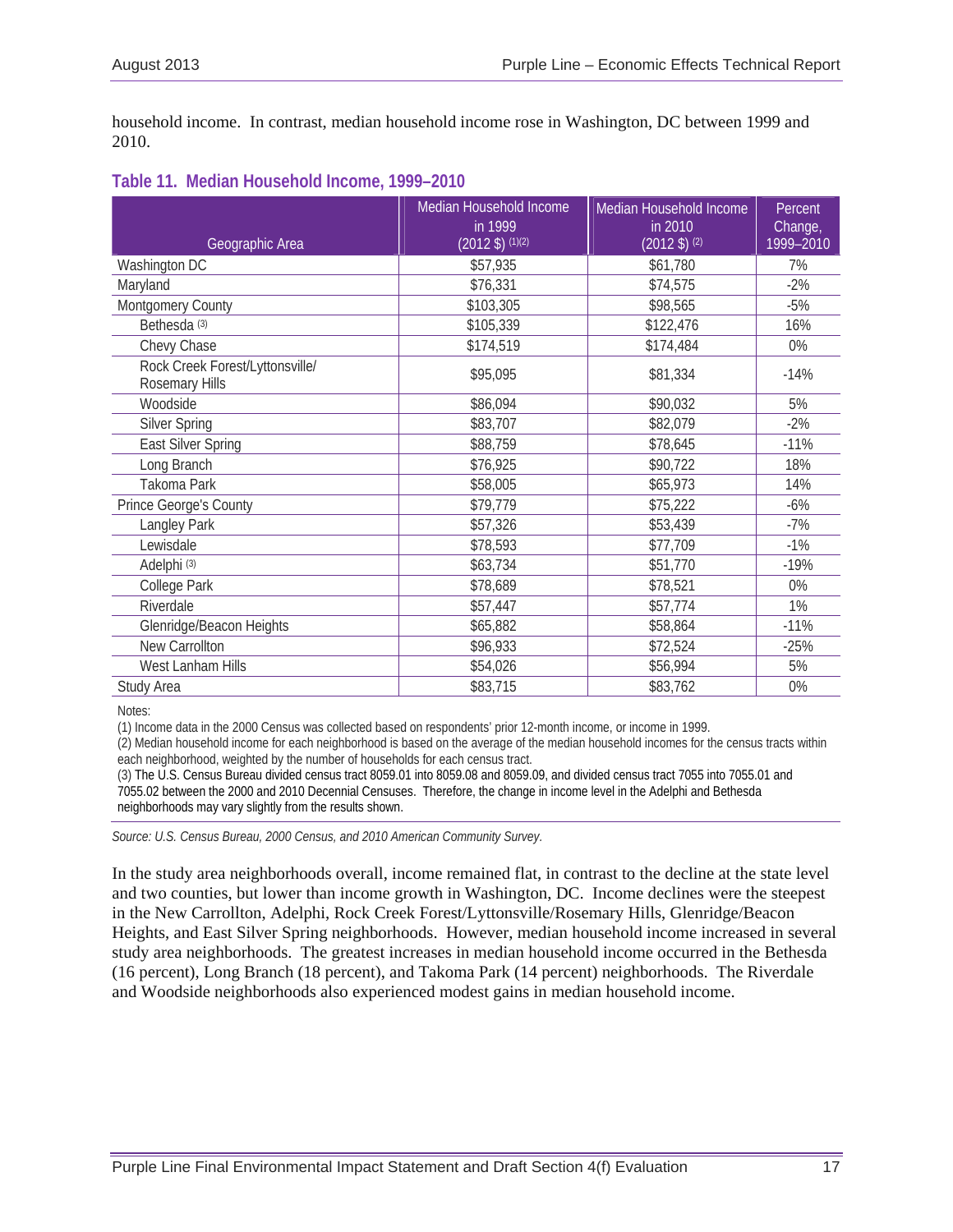## **4. Environmental Consequences**

## 4.1 Long-term Operational Effects

The Preferred Alternative would foster employment growth in the study area both by creating new permanent jobs (discussed under "Employment, Earnings, and Output Effects" below) and by supporting existing and future employment opportunities in the study area.

Implementing the Preferred Alternative would support employment growth in both Montgomery and Prince George's Counties by providing faster, more direct, and more reliable east-west transit service between existing high density residential areas, regional shopping centers, and major employment centers in the study area, such as Bethesda, Silver Spring, UMD in College Park, and New Carrollton, as well as other commercial areas, including Langley Park and Riverdale. By connecting directly with Metrorail and other public transportation services, the Preferred Alternative also improves connections not just within the study area, but between the study area and the other parts of the regional economy

Long term effects on business conditions resulting from the Preferred Alternative are anticipated to be positive. Increased transportation capacity and new/improved connections created by the Preferred Alternative would create competitive advantages for businesses in the study area by improving connections between businesses and their employees and customers. From the labor force perspective, the Preferred Alternative would improve connections for study area residents to access jobs and educational opportunities. In addition, the project is expected to support planned TOD at some station locations (see *Section 4.2 Land Use and Chapter 7: Indirect and Cumulative Effects*).

The industries, occupations, and major employers that dominate the study area are of the type that could take advantage of additional transit opportunities and may be influenced by transit access when selecting employment locations. The federal government, a major employer in the region and study area, prioritizes access to public transit when locating new federal facilities, as per *Executive Order 13514 Federal Leadership in Environmental, Energy and Economic Performance* (2009). The federal focus on site sustainability is echoed in the growing private sector demand for locations with Leadership in Energy and Environmental Design (LEED) certification. The Preferred Alternative can thus be expected to improve the study area's ability to retain existing employment and attract new employment opportunities in the study area. To the extent that the Preferred Alternative creates and/or supports employment and educational opportunities, it would have a positive effect on the income of affected study area households in the study area neighborhoods.

## 4.1.1 Employment, Earnings and Output Effects from Operations and Maintenance **Expenditures**

Annual operations and maintenance expenditures resulting from the implementation of the Preferred Alternative are expected to be \$38.3 million more than expenditures under the No Build Alternative. The overwhelming majority of operations and maintenance spending is expected to occur within the regional study area economy (defined as Montgomery and Prince George's Counties and Washington, DC). Employment associated with operating and maintaining the Preferred Alternative would fall under the transit and ground passenger transportation industry sector. Table 12 shows the applicable regional multipliers and the employment, earnings, and output effects from Preferred Alternative operations and maintenance expenditures. The multiplier effect for the transit and ground passenger transportation industry indicates that every million dollars of spending supports approximately 12 jobs in the study area economy.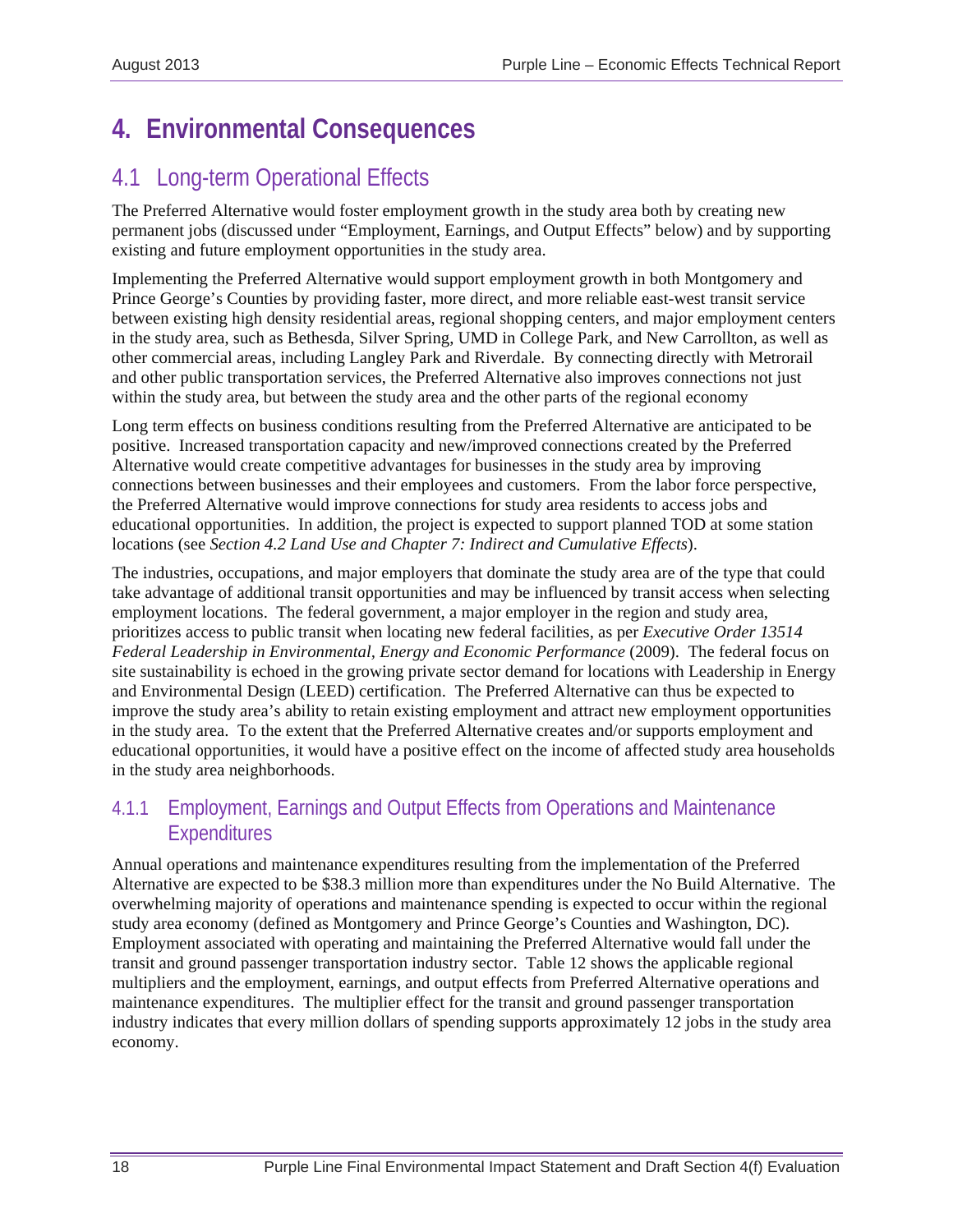#### **Table 12. Regional Operations and Maintenance Jobs, Earnings, and Output Created by the Preferred Alternative**

|                                                    | <b>Final Demand Multiplier</b> |                    |                  |  |
|----------------------------------------------------|--------------------------------|--------------------|------------------|--|
| Industry                                           | Employment (jobs) <sup>2</sup> | Earnings (2012 \$) | Output (2012 \$) |  |
| <b>Transit and Ground Passenger Transportation</b> | 11.9561                        | 0.2393             | 1.3141           |  |
|                                                    | Economic Effects <sup>1</sup>  |                    |                  |  |
| Total                                              | 425                            | \$9,165,000        | \$50,330,000     |  |

1Based on total O&M cost of \$38.3 million over the No Build Alternative, and BEA RIMS II Direct Effect Multipliers. To calculate employment effects, O&M costs were deflated to 2008 using BLS price index (Series id: PCU482).

2One job is defined as a job for one person for one year. A job that lasts five years would equate to five person-year jobs.

*Source: BEA 2011.*

Purple Line operations and maintenance expenditures (\$38.3 million annually over the No Build Alternative) would result in 425 ongoing permanent jobs for the regional study area economy. This employment would support a \$9.165 million annual increase in household earnings for the regional study area. This effect can also be expressed as a \$50.33 million increase in regional output. Because the MWCOG employment projection model assumed construction of the Purple Line, these jobs are included in the study area employment projections, and would not be in addition to the MWCOG estimates shown in Table 9. The numbers in Table 4-15 reflect the difference between the No Build and the Preferred Alternative.

### 4.1.2 Tax Revenue Impacts

All real estate acquisitions for the Purple Line project would occur in either Montgomery or Prince George's Counties. In Maryland, real estate is assessed once every three years. The real property tax rate in Montgomery County for fiscal year 2011-2012 was \$0.713 per \$100.00 of assessed value. The real property tax rate in Prince George's County for fiscal year 2011-2012 was \$0.960 per \$100.00 of assessed value. In both counties, owner-occupied houses are assessed at 100 percent of the full assessed value.

Table 13 shows the tax revenue effects resulting from the residential and commercial displacements related to the Preferred Alternative. A total of \$294,300 in property tax revenue would be lost in Montgomery County, and \$129,800 would be lost in Prince George's County once these properties are transferred to MTA ownership. These losses are small (0.02 percent) relative to the total tax base for the two counties, as shown in Table 13. In addition, the Preferred Alternative is anticipated to have a net positive effect on the tax base by increasing property values in the study area and potentially attracting new businesses (see Chapter 7 of the FEIS).

Slight decreases in municipal tax revenue would also result from displacements related to the Preferred Alternative. The impact would be small relative to the tax bases of the study area municipalities. In addition, eight of the 16 study area neighborhoods would not experience any displacements. The largest number of residential displacements in a neighborhood (22) would occur in the unincorporated portion of the Riverdale neighborhood. The overall tax base in incorporated Riverdale Park is steadily growing due to the build-out of the M Square Research Park and will likely continue to grow with the 37-acre Cafritz future mixed-used development. The greatest value of commercial real estate would be displaced in Silver Spring and Takoma Park. However, these neighborhoods have large and diverse commercial tax bases. For these reasons, the immediate effect on municipal tax revenue is expected to be negligible, and the long-term effect is anticipated to be positive.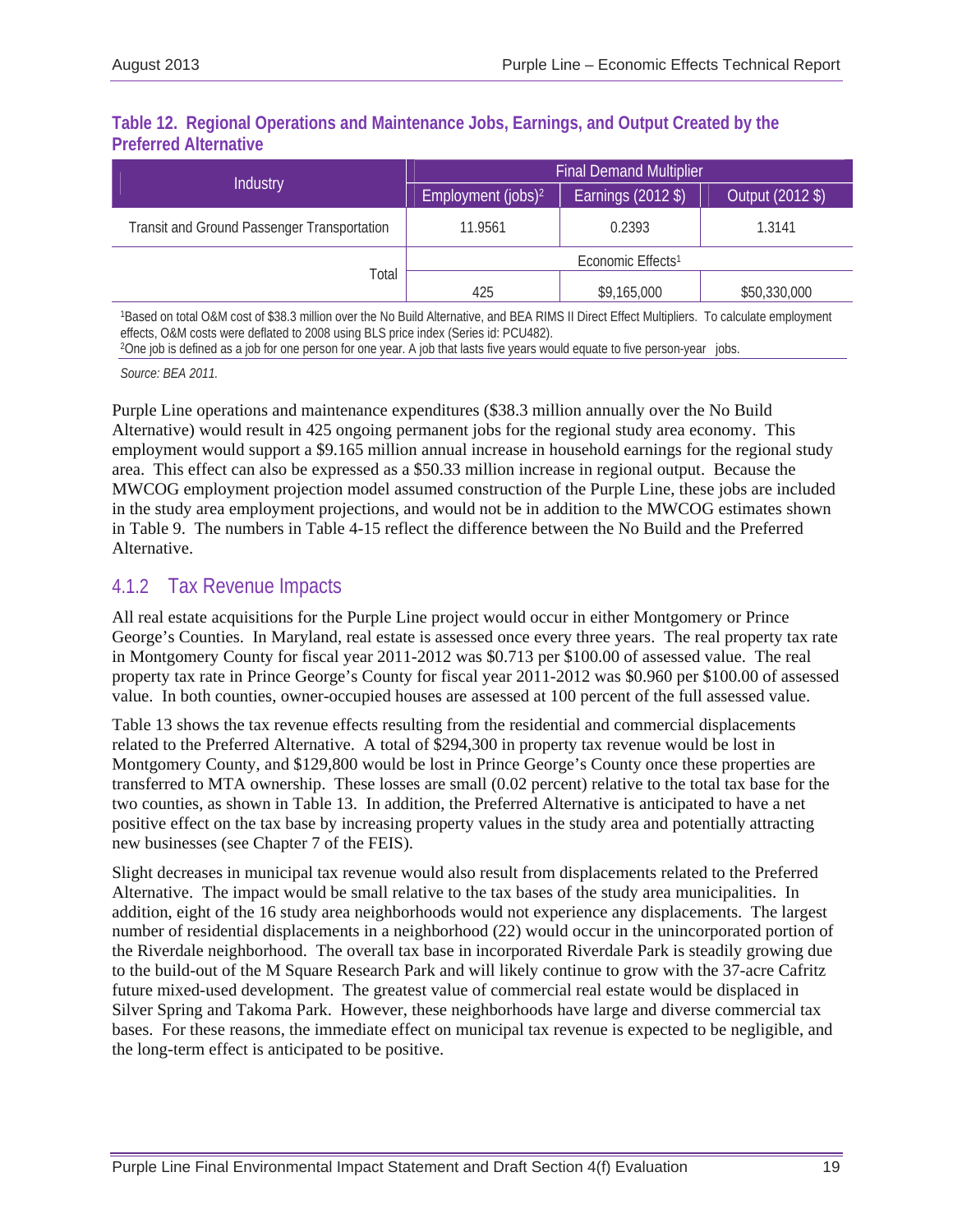| Region                           | 2011-2012 Real<br>Property Tax Rate (per<br>\$100 assessed value) | <b>Reduction in Assessed</b><br>Value due to<br><b>Displacements</b> | Change in Tax<br><b>Revenue Resulting</b><br>from Project<br><b>Displacements</b> | % of Total Projected<br>2011-2012 Property<br><b>Tax Revenue</b> |
|----------------------------------|-------------------------------------------------------------------|----------------------------------------------------------------------|-----------------------------------------------------------------------------------|------------------------------------------------------------------|
| Montgomery County                | 0.713                                                             | $-$ \$41,277,400                                                     | $-$ \$294,300                                                                     | 0.02%                                                            |
| Prince George's<br>County        | 0.960                                                             | $-$ \$13,525,000                                                     | $-$129,800$                                                                       | $0.02\%$                                                         |
| Total: Purple Line<br>Study Area | n/a                                                               | $-$ \$54,802,400                                                     | $-$ \$424,100                                                                     | 0.02%                                                            |

#### **Table 13. Tax Revenue Effects Resulting from Preferred Alternative Displacements**

Note: The results presented are for the counties only; the tax loss to the municipalities is not quantified. Tax loss was calculated for full acquisitions (which result in displacements) only; partial acquisitions were not included in the analysis.

*Source: Tax rates from Montgomery County Approved FY 2012 Operating Budget, Prince George's County Budget in Brief, FY 2012; tax revenue analysis by PL GEC. Analysis based on total tax revenues of \$1.472 billion in Montgomery County, \$721 million in Prince George's County, and \$2,192 billion for the combined county region.* 

## 4.1.3 Avoidance and Minimization

MTA has worked to avoid or minimize property acquisition and displacement throughout the design and planning of the project. Recent design refinements such as the Lyttonsville Yard and Kenilworth Avenue are two areas where the number of commercial displacements was substantially reduced. See Section 8.2.2 of the FEIS for a description of the Purple Line business outreach program and the activities conducted throughout the development of the project.

### 4.1.4 Mitigation

No mitigation is warranted.

## 4.2 Short-Term Operational Effects

## 4.2.1 Construction Impacts on Businesses

As described in Chapter 5 of the FEIS, in selected areas of the study area, temporary construction easements, lanes or road closures, or other property restrictions could have negative impacts to some businesses, thus negatively affecting the economy within the study area. Losses of parking and difficulty accessing businesses could deter customers and disrupt deliveries. Small businesses in particular could have difficulty withstanding the resulting loss of commerce.

MTA is committed to supporting local businesses in the Purple Line corridor during construction. The Purple Line public outreach program includes a specific outreach effort to businesses. See Section 8.2.2 for more information on this program.

MTA will develop a Business Impact Mitigation Plan to support small businesses in the corridor during construction. MTA is evaluating the experiences of other cities to minimize or mitigate impacts and will use the "best practices" to support local businesses as much as possible. The following strategies have been used successfully in other locales, and may be included in the Purple Line plan:

- Construction of the project in segments, to keep disruption to a small area at a time
- Maintaining access to business during construction both for customers and deliveries
- Maintaining or relocating bus stops
- Maintaining parking lot access
- Providing directional signage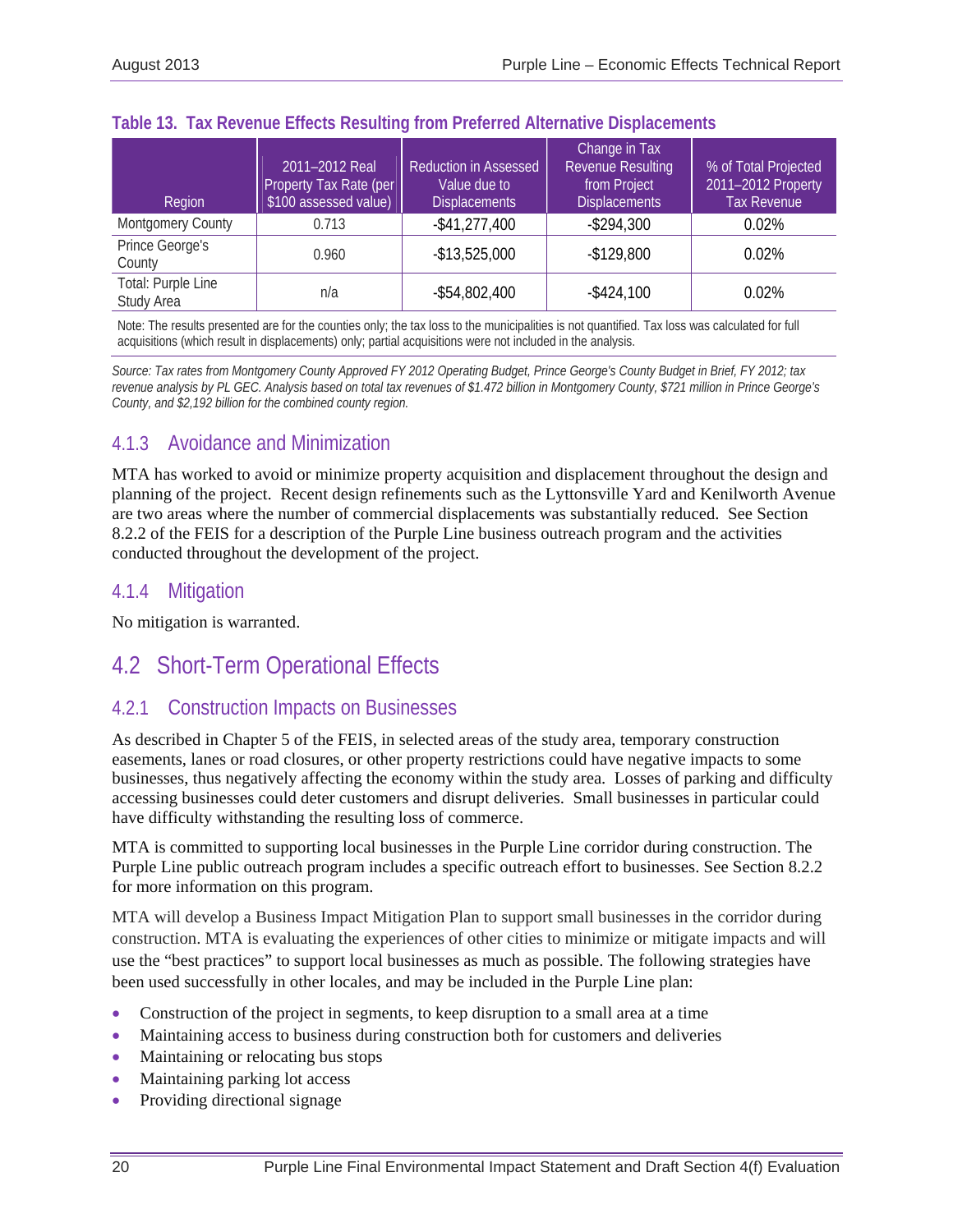- Developing "Open for Business" marketing and advertising tools for use during construction
- Promotion of corridor businesses through social media and the project website
- Construction hotline open 24/7

MTA has reached out to the Montgomery and Prince George's County Economic Development offices as well as CASA de Maryland to identify support services and resources available for small businesses. MTA will continue to coordinate with CASA de Maryland and other local business advocacy groups such as the Takoma Langley Crossroads Development Authority, and local Chambers of Commerce, and will continue to coordinate with the counties on how to facilitate use of these services and resources by Purple Line corridor businesses.

Most importantly, MTA will maintain open communication between the Purple Line public outreach team and local businesses, so business have no surprises and know who to call when they have questions or problems. As noted above, MTA coordination with affected commercial property owners has already started and will continue through project construction and implementation.

## 4.2.2 Employment and Output Effects from Capital Expenditures

The capital expenditure for the Preferred Alternative is estimated to total \$1.847 billion, based on planning design cost estimates (June 2012). Table 14 summarizes the capital costs by spending category.

The expenditures associated with the construction of the project would, like the ongoing O&M expenditures, impact jobs, earnings, and output in the regional study area (defined as Montgomery and Prince George's County and Washington, DC). The economic impact of these capital expenditures to the region is dependent upon whether the goods and services in each spending category are produced locally. Two categories—general construction and professional services—are expected to be predominantly produced within the regional study area economy and would therefore affect local employment. Construction firms would not purchase all materials within the regional study area; however, the RIMS II multipliers are constructed so as to account for these leakages, or purchases made by local suppliers to sources outside the study area. Two cost categories—vehicles and right-of-way—were excluded from the Purple Line analysis because they would not cause an economic effect on the region. Light rail vehicles are not manufactured within the region and thus would not be purchased locally; right-of-way purchases do not involve the production of goods or services.

| <b>Spending Category</b>                                                                                     | <b>Capital Expenditure</b><br>$(2012$ \$ x000) |
|--------------------------------------------------------------------------------------------------------------|------------------------------------------------|
| General Construction - guideway elements, stations, yards and shops,<br>sitework, systems, and contingencies | \$1,070,525                                    |
| Vehicles acquisition                                                                                         | \$239,768                                      |
| Right-of-Way acquisition - all rights-of-way, land and existing improvements                                 | \$152,457                                      |
| Professional Services Costs - engineering and related services                                               | \$316,094                                      |
| Unallocated Contingencies - additional unforeseen costs that may occur in any<br>of the above categories     | \$67,692                                       |
| Total                                                                                                        | \$1,846,536                                    |

#### **Table 14. Preferred Alternative Capital Expenditure by Spending Category**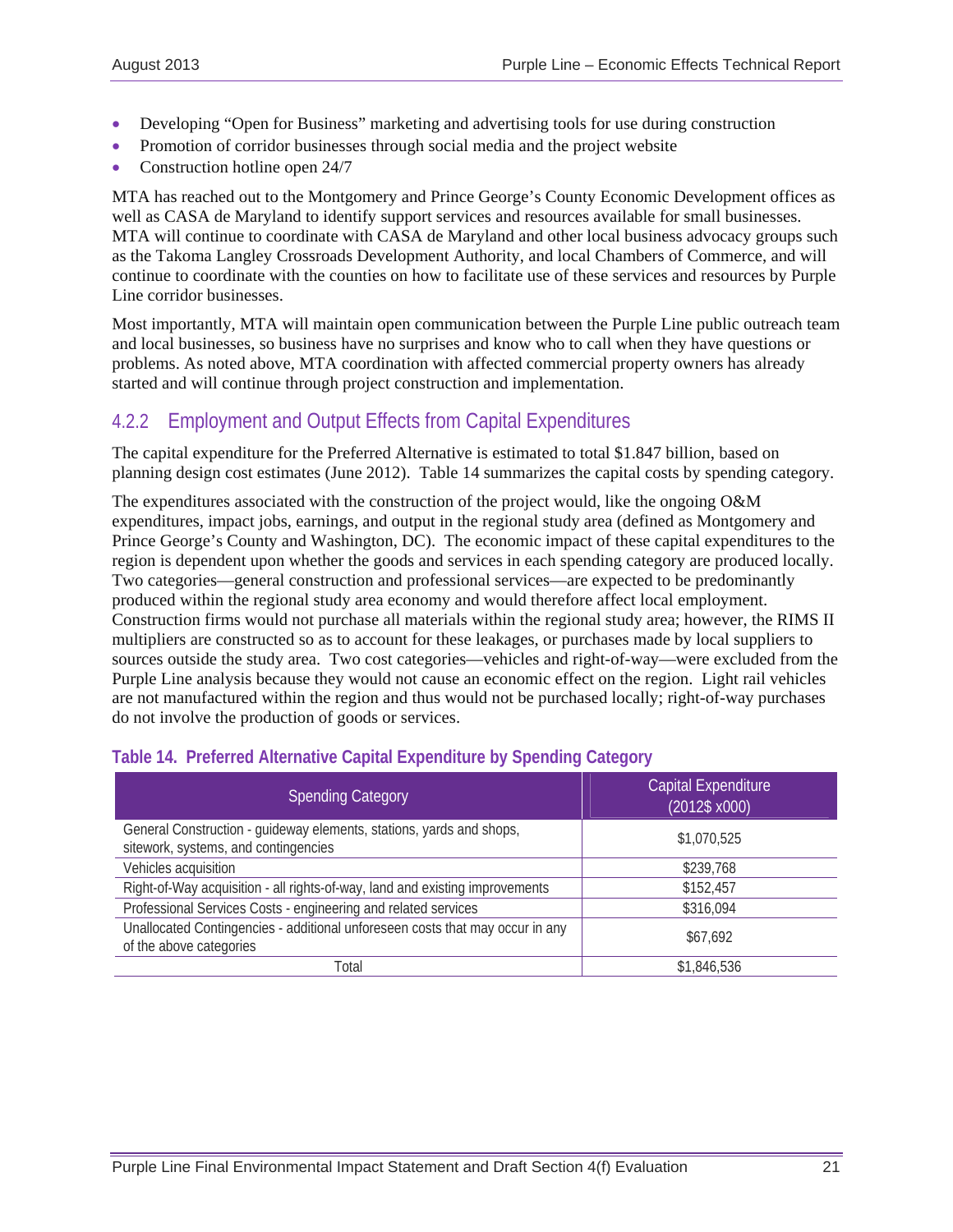Table 15 shows the impacts of expenditures in construction and professional services (engineering) that would be required for the implementation of the Preferred Alternative. These impacts show the jobs, earnings, and output impacts within the regional study area, including direct, indirect, and induced effects.

In total, the construction of the Preferred Alternative would result in approximately 6,300 new person-years of employment in the regional study area over the approximate five-year construction period. These jobs are associated with the construction of the project and do not represent an

#### **Table 15. Regional Jobs, Earnings, and Output Created by Capital Expenditures of the Preferred Alternative**

| Industry                                           | # of $Jobs1$ | Earnings (2012 \$) | Output (2012 \$) |
|----------------------------------------------------|--------------|--------------------|------------------|
| Construction                                       | 4,800        | \$235,039,000      | \$1,539,613,000  |
| Professional, Scientific<br>and Technical Services | 1,500        | \$89,600,000       | \$485,300,000    |
| Total                                              | 6,300        | \$324,639,000      | \$2,024,913,000  |

Note: These impacts are based on construction cost of \$1,071 million and a professional services cost of \$316 million, plus 5 percent unallocated contingency for construction and a 2% unallocated contingency for professional services (\$54 million and \$6 million, respectively), and BEA RIMS II 2008 Type II Final Demand Multipliers (4.6128 and 4.9461 for employment; 0.2091 and 0.2779 for earnings; and 1.3697 and 1.5052 for output for construction and professional, scientific and technical services, respectively). Construction and professional services costs were deflated to 2008 using BLS price indices (Series id: PCUBNEW and CWUR0100SA0 respectively). The employment multiplier represents the total change in number of jobs that occurs in all industries for each \$1 million of output delivered to final demand. The output and earnings multipliers represent the total dollar change that occurs in all industries for each additional dollar of output delivered to final demand. 1One job is defined as a job for one person for one year. A job that lasts five years would equate to five jobs in this table.

#### *Source: BEA 2011*

ongoing change to regional employment. This new employment would result in a \$325 million increase in household earnings for the regional study area. This effect can also be expressed as a \$2.0 billion change in output, or the value of goods and services produced, for the regional study area. It is important to note that employment and output generated are alternative units of measurement of the same economic impact, so they should not be added together.

## 4.2.3 Avoidance and Minimization

Where reasonably feasible, vacant or publicly-owned property, rather than developed property, would be identified for temporary use during construction activities. In addition, project design and the construction staging plans are continuing to be developed to reduce economic and other impacts on the surrounding communities. These avoidance and minimization efforts are described in the FEIS. Some of the more relevant measures include the careful scheduling and staging of construction activities to reduce the duration of short-term impacts and the development of a Transportation Management Plan considering the needs of affected properties, which would be developed in consultation with affected property owners and businesses.

## 4.2.4 Mitigation

MTA has and will continue to coordinate with affected commercial property owners to identify strategies to minimize the effects of temporary construction easements, lane or road closures, and other property restrictions on existing corridor businesses. MTA will implement a Business Impact Mitigation Plan as described in Section 4.19 of the FEIS, Environmental Justice.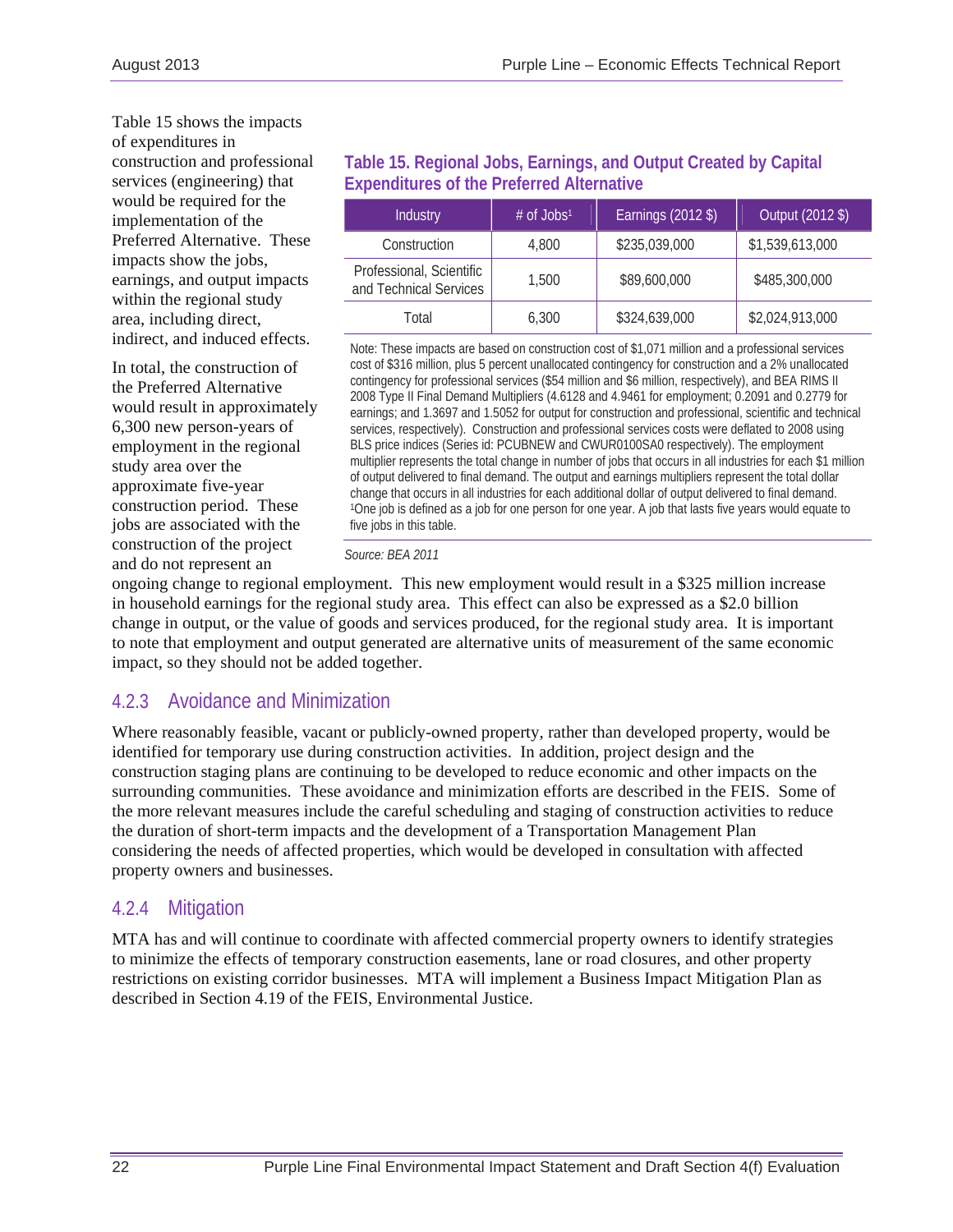## **5. References**

American Public Transportation Association. Economic Impact of Public Transportation Investment. October 2009. Online.

http://www.apta.com/resources/reportsandpublications/Documents/economic\_impact\_of\_public\_transportation\_invest ment.pdf Accessed September 2011.

Bureau of Economic Analysis. Regional Input-Output Modeling System (RIMS II). Online. http://www.bea.gov/regional/rims/index.cfm Accessed October 2011.

Bureau of Labor Statistics. *Regional and State Unemployment – 2010-2012 Annual Averages*. February 2013. Online. http://www.bls.gov/news.release/pdf/srgune.pdf Accessed February 2013.

District of Columbia Department of Employment Services. 2009. *Top 200 Major Employers in the District of Columbia: 2009 Directory.* Online. http://does.dc.gov/does/frames.asp?doc=/does/lib/does/Top200.pdf Accessed January 2012.

District of Columbia Department of Employment Services. July 2011. *Washington Metropolitan Statistical Area Employment Projections by Industry and Occupation, 2008-2018.* Online. http://does.dc.gov/does/cwp/view,a,1233,q,538030.asp Accessed January 2012.

Dun and Bradstreet, Inc. *Selectory Commercial Business Database*. Online. http://www.dnb.com/ Accessed March 2011.

Energy Information Administration. Released December 2006. *2003 Commercial Buildings Energy Consumption Survey.* Online. http://www.eia.gov/emeu/cbecs/cbecs2003/detailed\_tables\_2003/detailed\_tables\_2003.html Accessed May 2012.

Maryland Department of Business and Economic Development. *"Brief Economic Facts, Montgomery County, Maryland".* Online.

http://www.choosemaryland.org/factsstats/Documents/briefeconomicfacts/MontgomeryBef11.pdf. Accessed December 2011.

Maryland Department of Labor, Licensing & Regulation, Office of Workforce Information and Performance. *Monthly/Annual Employment & Unemployment Rates.* Online. http://www.choosemaryland.org/factsstats/Pages/EmploymentUnemploymentRates.aspx Accessed November 2011.

Metropolitan Washington Council of Governments. November 2011a. *Round 8.0 Cooperative Forecasting: Employment Forecasts to 2040 by Traffic Analysis Zone.*

Metropolitan Washington Council of Governments. March 2011b. *Summary Brochure: Growth Trends to 2040: Cooperative Forecasting in the Washington Region, Round 8.0 Fall 2010.* Online. http://www.mwcog.org/uploads/committee-documents/fF5XV1dW20110228094630.pdf Accessed December 2011.

Metropolitan Washington Council of Governments. December 2010a. *Round 8.0 Cooperative Forecasting: Employment Forecasts to 2040 by Traffic Analysis Zone.* Online.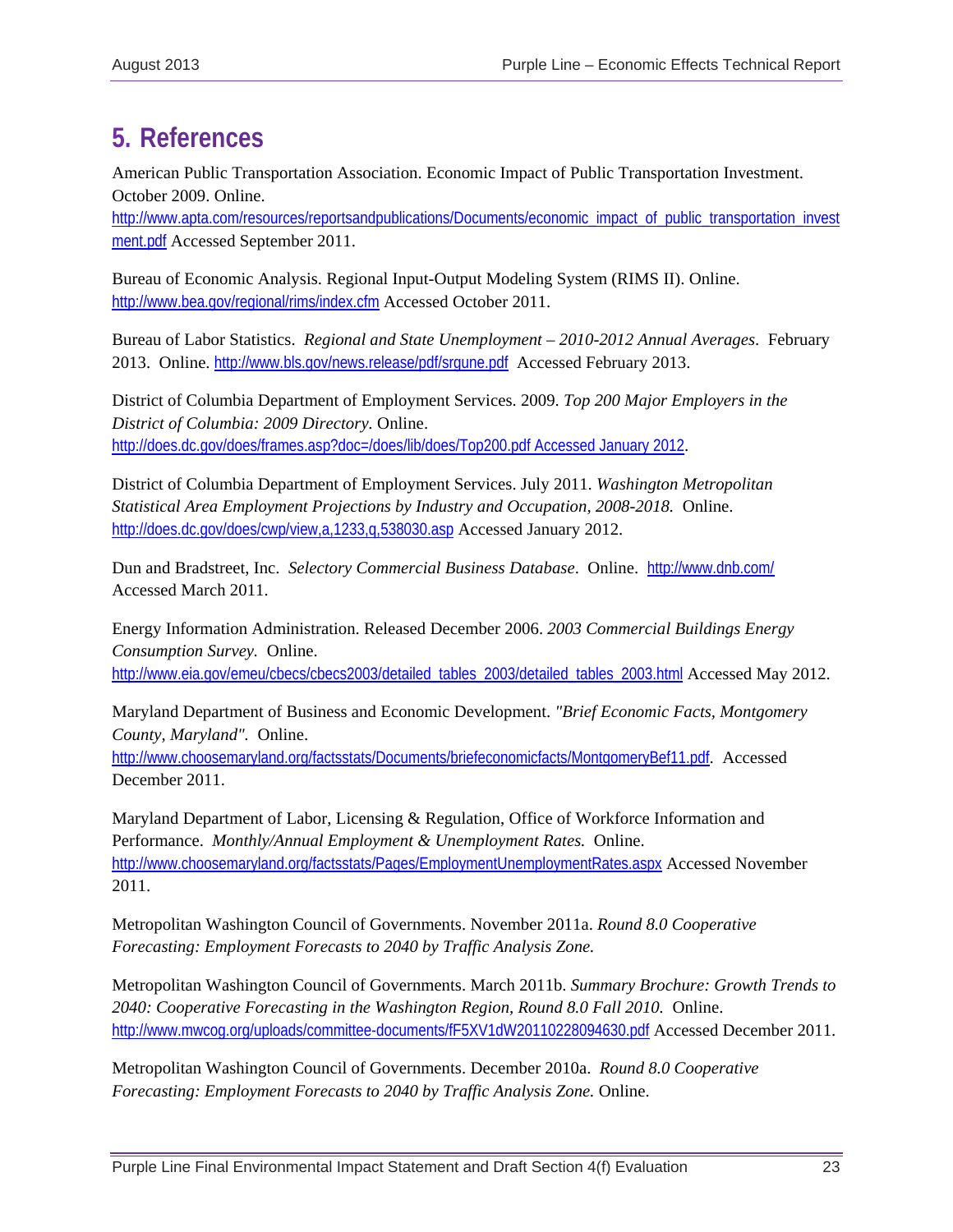http://www.mwcog.org/publications/departmental.asp?CLASSIFICATION\_ID=6&SUBCLASSIFICATION\_ID=27 Accessed December 2011.

Metropolitan Washington Council of Governments. March 2010b. *Jurisdictional Forecasting Methodologies.* Online. http://www.mwcog.org/uploads/committee-documents/a15ZXlpZ20100301130922.pdf Accessed December 2011.

Metropolitan Washington Council of Governments. 2007. *Metropolitan Washington Regional Activity Centers and Clusters*. Online. http://www.mwcog.org/planning/planning/activitycenters/ Accessed September 2011.

Montgomery County. *Approved FY 2012 Operating and Capital Budget*. Online. http://www.montgomerycountymd.gov/content/omb/FY12/appr/psp\_pdf/psp\_highlights.pdf. Accessed May 2012.

Office of Management and Budget. *Circular A-94 Revised: Guidelines and Discount Rates for Benefit-Cost Analysis of Federal Programs.* Online. http://www.whitehouse.gov/omb/circulars\_a094 Accessed August 2012.

Prince George's County. *Budget in Brief, Fiscal Year 2012*. Online. http://www.princegeorgescountymd.gov/Government/AgencyIndex/OMB/PDFs/Budget\_in\_Brief.pdf. Accessed May 2012.

University System of Maryland Budget Office. *Statewide Annualized Full-Time Equivalent Students (FTES), FY 1989 - FY 2011.* Online. http://usmh12.usmd.edu/usm/adminfinance/budget/ Accessed November 2011.

U.S. Census Bureau. *2000 Decennial Census*. Online. http://www.census.gov/ Accessed November 2011.

U.S. Census Bureau. *2006-2010 American Community Survey 5-Yr Estimates*. Online. http://www.census.gov/ Accessed February 2013.

US Environmental Protection Agency (EPA), Office of Federal Activities, April 1998. Final Guidance for Incorporating Environmental Justice Concerns into EPA's NEPA Compliance Analyses. http://www.epa.gov/environmentaljustice/resources/policy/index.html

Council on Environmental Quality (CEQ), December 1997. Environmental Justice Guidance under the National Environmental Policy Act. http://ceq.hss.doe.gov/nepa/regs/ej/justice.pdf

US Department of Transportation (USDOT), Office of the Secretary of Transportation, May 2012. Department of Transportation Updated Environmental Justice Order 5610.2(a). Docket No. DOT-OST-2012-0044). 77 FR 27534-27537 (May 10, 2012).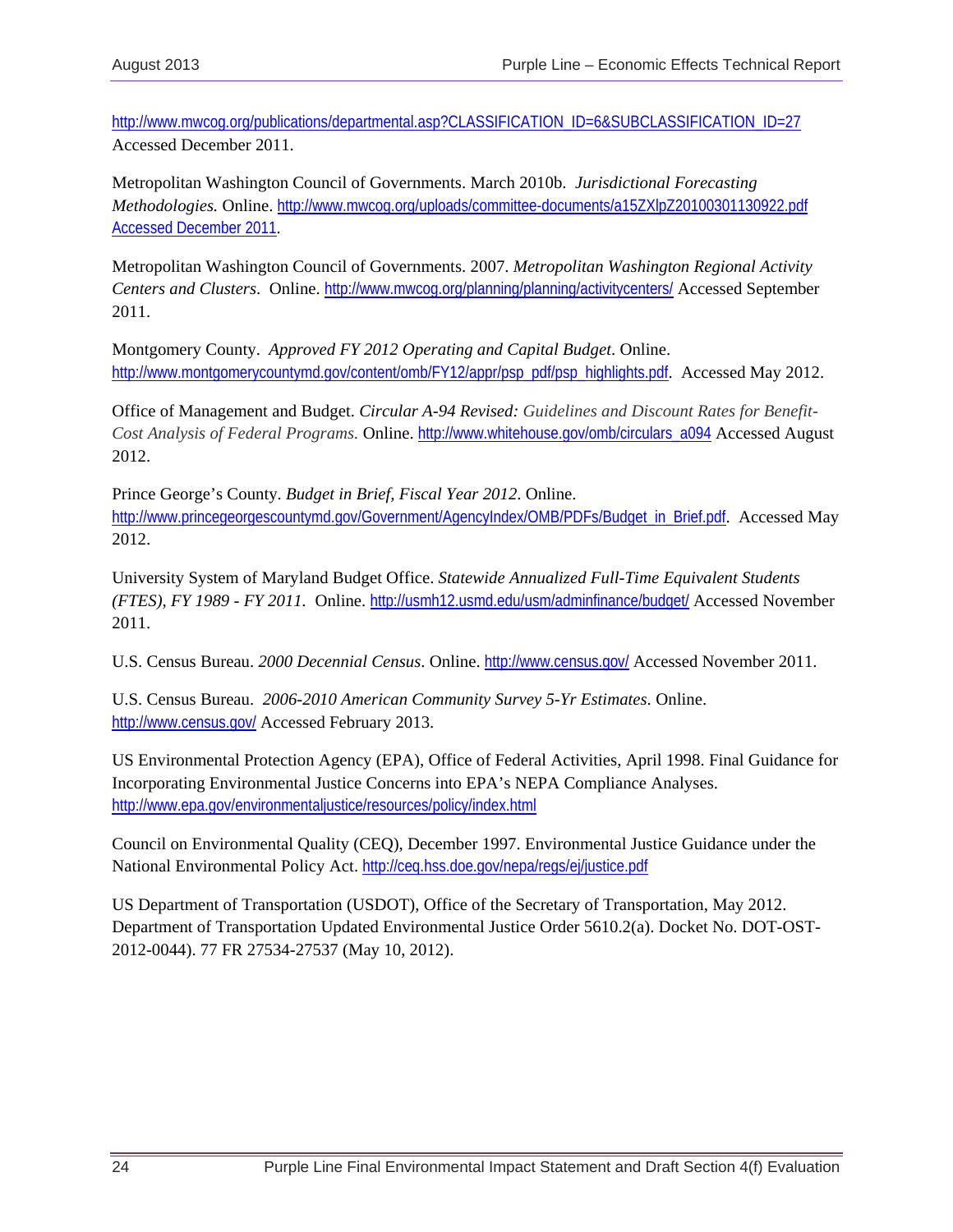## Appendix A – List of Acronyms and Abbreviations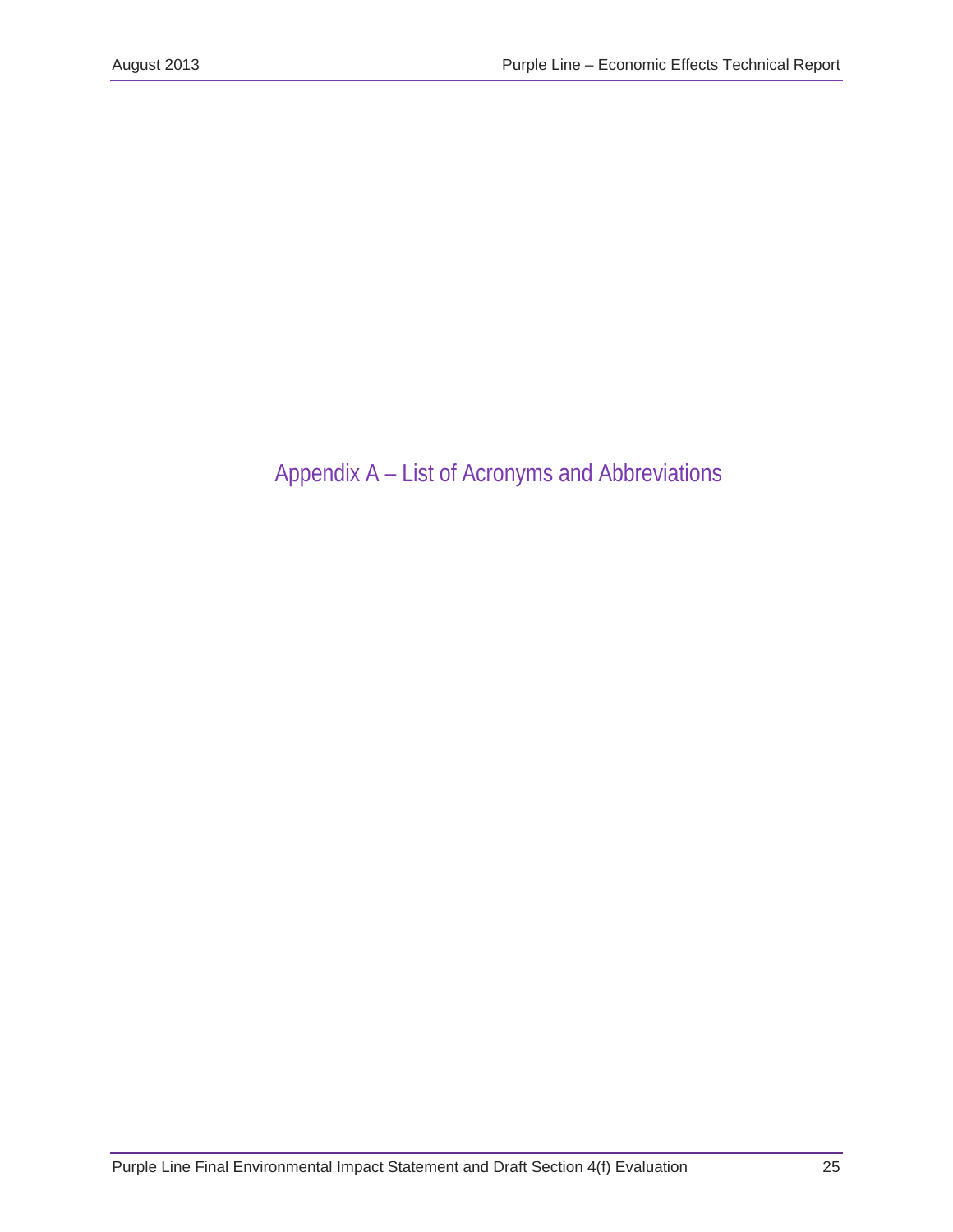### **APPENDIX A**

## **List of Acronyms and Abbreviations**

| <b>BEA</b>     | United States Department of Commerce, Bureau of Economic Analysis |
|----------------|-------------------------------------------------------------------|
| <b>BLS</b>     | United States Department of Labor, Bureau of Labor Statistics     |
| <b>CBD</b>     | <b>Central Business District</b>                                  |
| <b>CLRP</b>    | <b>Constrained Long Range Plan</b>                                |
| DC             | Washington, DC                                                    |
| <b>DCDES</b>   | District of Columbia Department of Employment Services            |
| <b>FEIS</b>    | <b>Final Environmental Impact Statement</b>                       |
| <b>FTA</b>     | <b>Federal Transit Administration</b>                             |
| <b>LOD</b>     | Limit of Disturbance                                              |
| <b>LRT</b>     | <b>Light Rail Transit</b>                                         |
| <b>MARC</b>    | Maryland Area Regional Commuter                                   |
| <b>MDBED</b>   | Maryland Department of Business and Economic Development          |
| <b>MDLLR</b>   | Maryland Department of Labor, Licensing and Regulation            |
| <b>MDOT</b>    | Maryland Department of Transportation                             |
| <b>MSHA</b>    | Maryland State Highway Administration                             |
| <b>MTA</b>     | Maryland Transit Administration                                   |
| <b>MWCOG</b>   | Metropolitan Washington Council of Governments                    |
| <b>NEPA</b>    | National Environmental Policy Act                                 |
| <b>RIMS II</b> | Regional Input-Output Modeling System                             |
| <b>ROW</b>     | Right of Way                                                      |
| TAZ.           | <b>Transportation Analysis Zones</b>                              |
| <b>TOD</b>     | <b>Transit Oriented Development</b>                               |
| <b>UMD</b>     | University of Maryland                                            |
| <b>USDOT</b>   | United States Department of Transportation                        |
| <b>WMATA</b>   | Washington Metropolitan Area Transit Authority                    |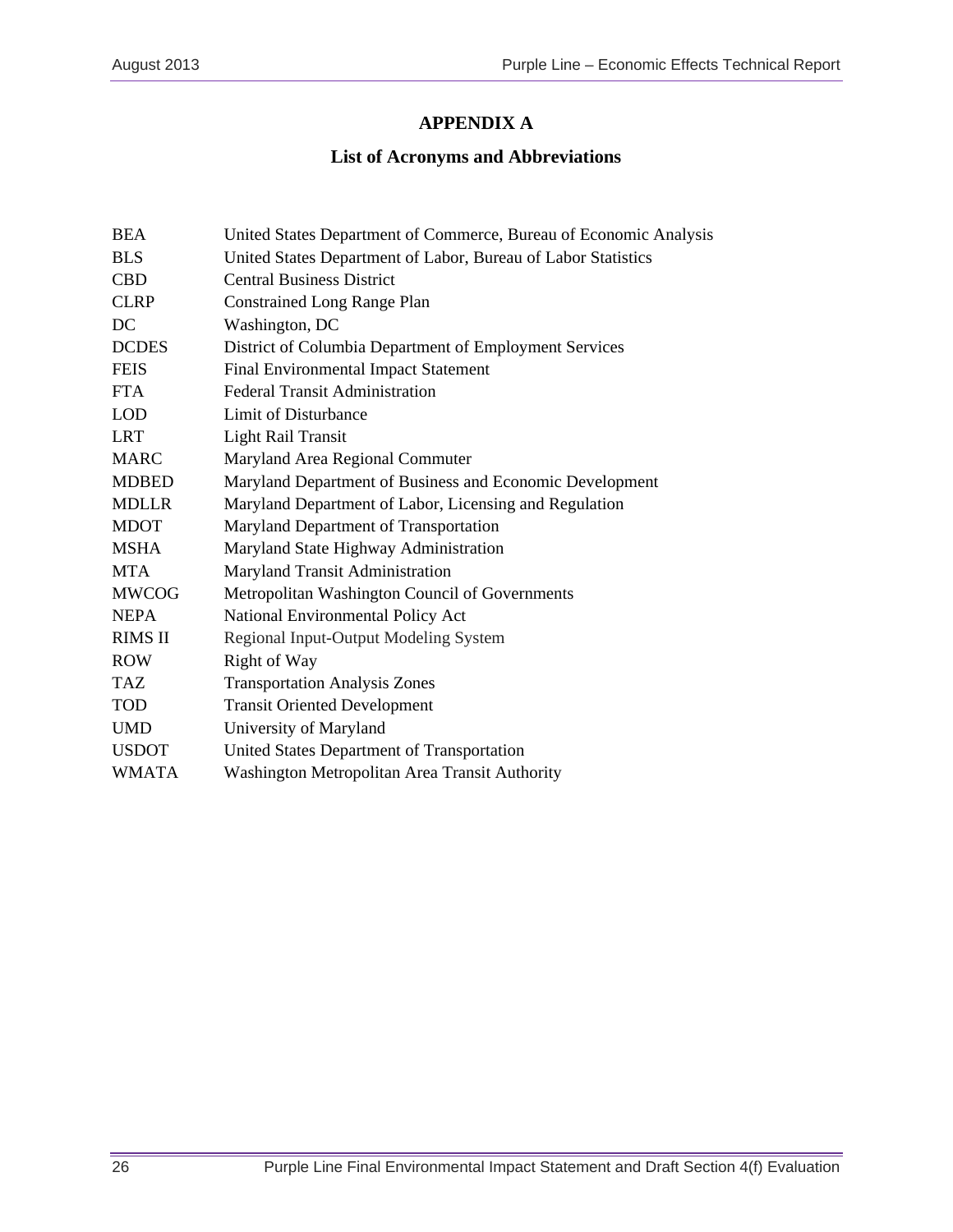Appendix B – Glossary/Terminology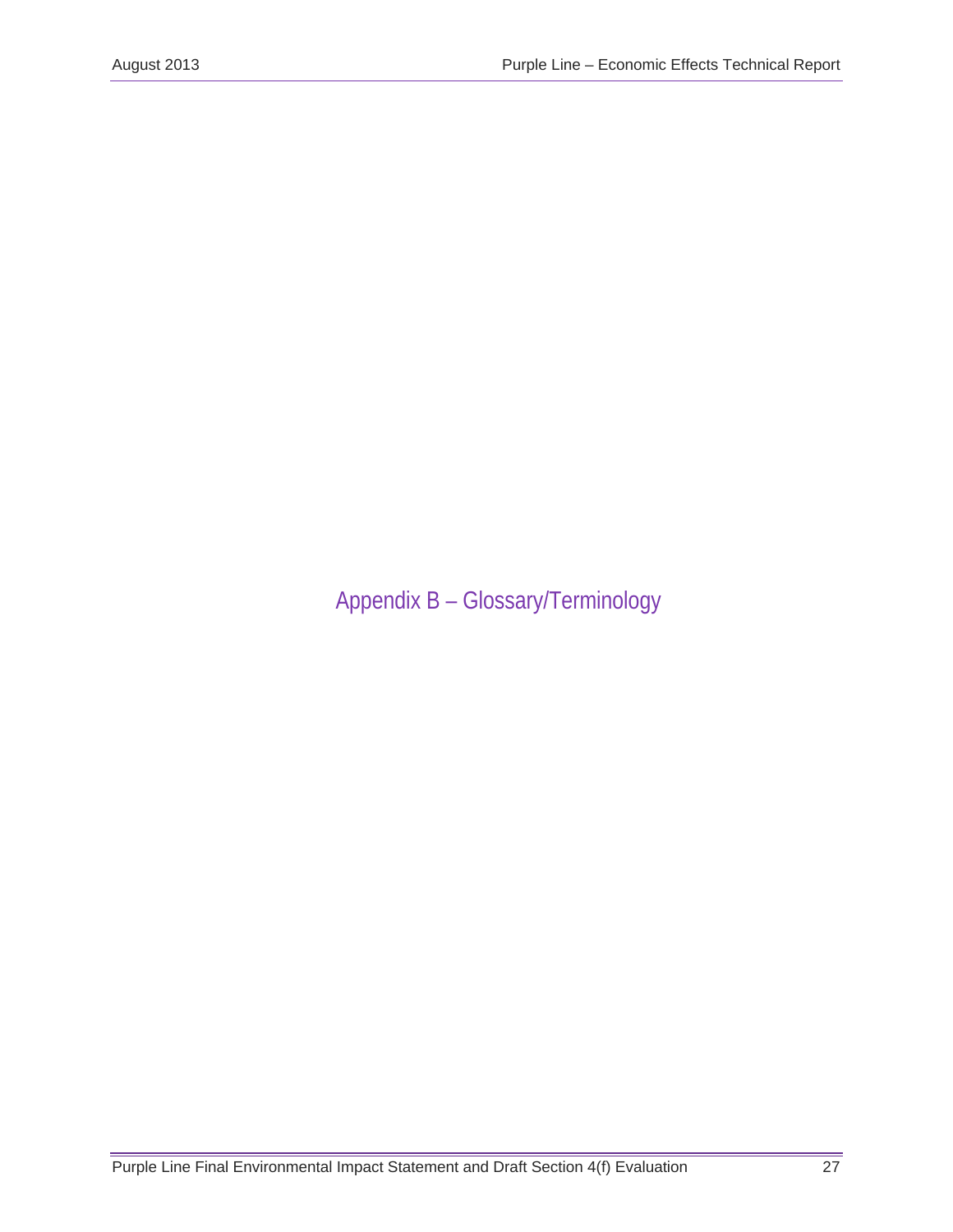#### **APPENDIX B**

#### **Glossary/Terminology**

**Acquisition:** the act of obtaining or gaining possession of properties

**Central Business District:** the commercial, and often geographic, heart of a city

**Capital Crescent Trail:** the existing paved trail between Bethesda and Georgetown. When the trail alongside the Purple Line is built, the Capital Crescent Trail will extend all the way from Silver Spring to Georgetown.

**Capital Investment:** expenditure on transit facility development including project design and construction of stations, maintenance yard and shops, and right-of-way routes, as well as purchases of vehicles and supporting control and operations equipment.

**Census Tracts:** a geographic region defined for the purpose of collecting demographic and economic data

**Community Facility:** the buildings and services benefiting particular communities

**Displacement**: to move a resident, business, or community facility from its current location

**Earnings:** the sum of wage or salary income and net income from self-employment.

**Easement:** the right provided to a person or entity to use someone else's property. The property owner transfers this right while retaining ownership through execution of an easement document. May be temporary or permanent.

**Georgetown Branch right-of-way**: the land adjacent to the CSX railroad between Bethesda and Silver Spring (where the trail is today) that was dedicated to a future transit project

**Georgetown Branch interim trail**: the crushed stone trail existing today in the Georgetown Branch right-of-way

Labor force: people 16 years or older who are classified as employed or unemployed.

**Limit of Disturbance**: the boundary within which construction, materials storage, grading, landscaping, and related activities shall occur

**M Square**: the University of Maryland Research Park; this is not part of the UMD campus

**Maryland Area Regional Commuter:** a regional/commuter rail system consisting of three lines in the Baltimore-Washington Metropolitan Area

**Maryland-National Capital Parks and Planning Commission:** leaders who plan for orderly development and the protection of natural resources in Maryland's two suburban counties bordering the District of Columbia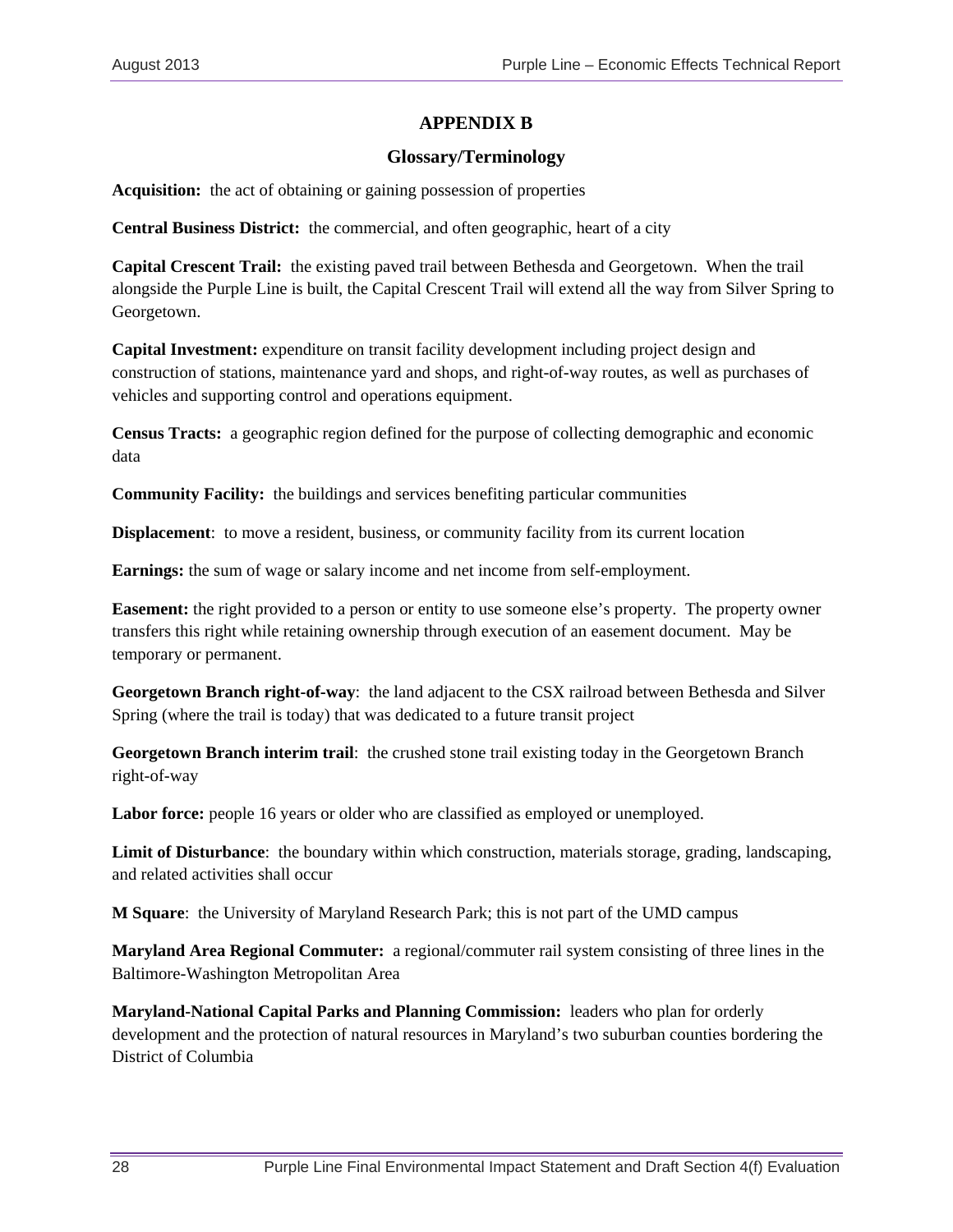**Maryland State Highway Administration:** the state agency responsible for maintaining numbered Maryland highways outside of Baltimore City

**Maryland Transit Administration**: the state-operated mass transit administration in Maryland; part of the Maryland Department of Transportation

**Metropolitan Washington Council of Governments**: a regional organization of consisting of 21 local governments in the Washington Metropolitan Area, as well as members of the Maryland and Virginia state legislatures, the US Senate, and the US House of Representatives

**Metrorail:** the rapid transit system in Washington, DC, and its surrounding suburbs

**Mitigation**: efforts to reduce or compensate for adverse impacts

**Multiplier:** Estimated number by which a capital investment or change in demand is multiplied to give the total amount by which the national income is increased. This multiplier takes all direct and indirect benefits from the capital investment or change in demand into account.

**National Environmental Policy Act**: a United States environmental law that established a national policy promoting the enhancement of the environment; also established the President's Council on Environmental Quality (CEQ)

**No Build**: the baseline against which the environmental and community impacts of the Preferred Alternative are compared; consists of the transit service levels, highway networks, traffic volumes, and demographics forecasted for horizon year 2040.

**Operations and maintenance expenditure:** includes annual costs for rail service, maintenance activities, and administration.

**Output:** a measure of economic activity; represents the annual dollar value of all goods and services produced in the economy.

**Preferred Alternative**: the build alternative that is studied in detail in the FEIS (this alternative is a modified/refined/updated version of the Locally Preferred Alternative)

**Public Law:** regulations governing the relationship between individuals (citizens, companies) and the state

**Right-of-way:** legally granted access

**Study area**: the geographic extent that is examined to assess impacts

**Surface Transportation and Uniform Relocation Assistance Act:** a bill to authorize funds for construction of highways, for highway safety programs, and for mass transit programs, to expand and improve the relocation assistance program, and for other purposes

**Transit Center**: a sheltered waiting area where multiple mass transportation routes converge; there are two on the alignment, the Silver Spring Transit Center and the Takoma/Langley Transit Center